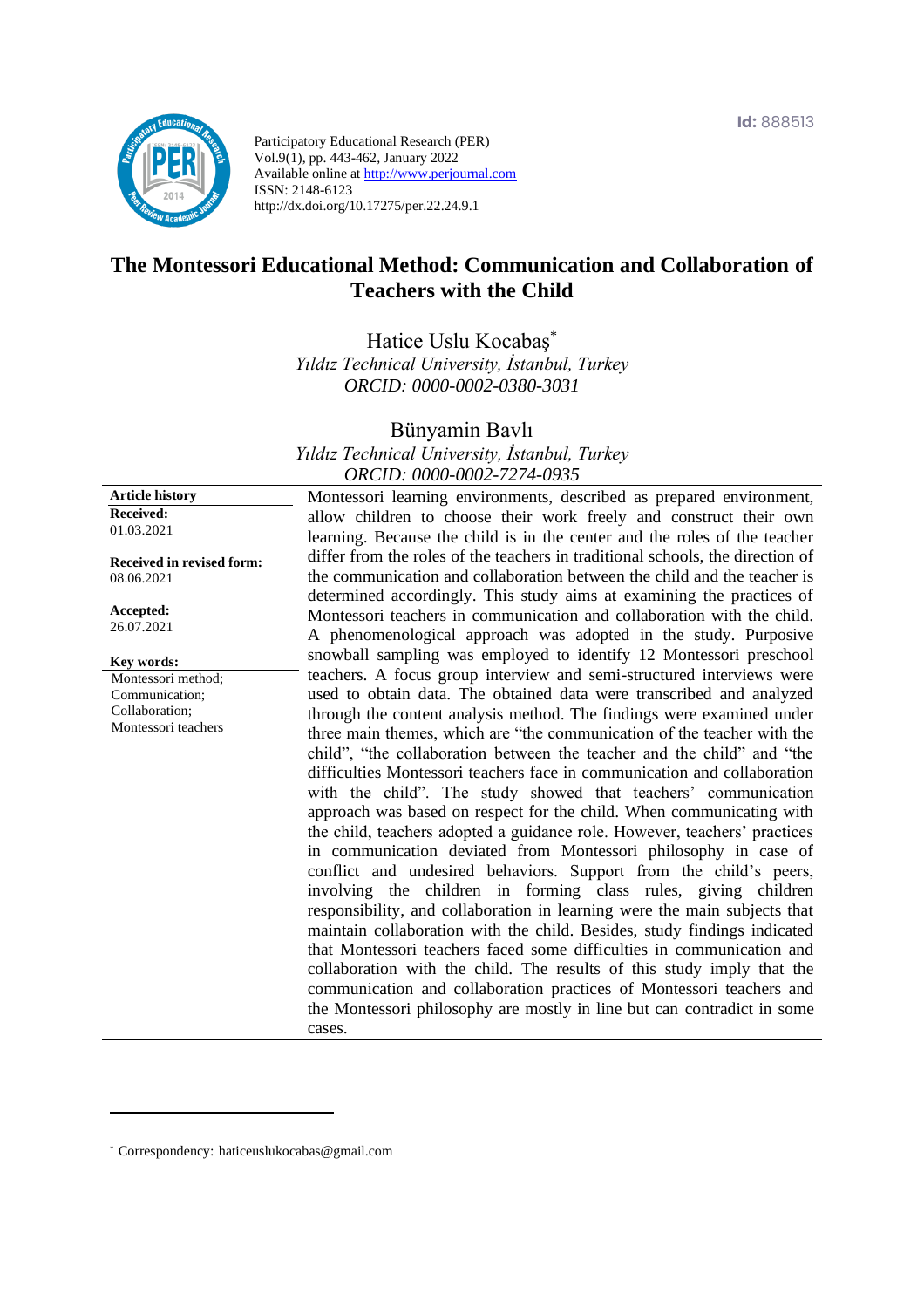#### **Introduction**

Today, preschools provide the education to prepare children for elementary school as well as to support their development in many ways. These institutions fill in the gap by meeting the need for creating a social environment that emerges in parallel with the changing life standards. Having such a crucial function, some preschools adopt different teaching methods in practice. One alternative in this method diversity is the Montessori method. According to Montessori, the aim of education is to raise free children who know what they want to do and what they are doing (Wentworth & Wentworth, 2013). In order to reach this aim, Montessori created a child-based educational method. Schools adopting Montessori method have specific features. For instance, teachers have some standards following the Montessori training. Teachers have the skills to teach multi-age groups based on the developmental stages. In addition to that, teachers have awareness of Montessori teaching materials. On the other hand, children at a school where Montessori method adopted have some specifications, as well. Children have the privilege of freely move to conduct their own work without interruption (American Montessori Society, 2021). The prepared environment that serves as the implementation platform according to these core components, is the learning environment that is prepared before according to the child's development and which enables the child to move freely within the classroom. In this environment, the child has the right to choose learning activities defined as 'work' (Lillard, 2013). Montessori method is integrated within the prepared environment, child and teacher triangle (Lillard & McHugh, 2019). This integrity shapes the dimension of the relationship between the teacher and the child. Montessori teachers design the learning environment according to the child's development and needs. During the learning process, teachers function as a guide for children to display their potentials through their observations (Aljabreen, 2017). The number of studies, examining the communication and collaboration between teachers and children in Montessori classrooms from the perspective of teachers, are limited. For this reason, it was aimed to fill this gap by identifying the preferences and experiences of preschool teachers, who conduct the Montessori method, which they adopt in communication with children.

### *Philosophical Assumption of Montessori Method and Its Reflection to Learning Environment*

With respect to educational philosophy, Maria Montessori adopted a progressive educational philosophy. The Montessori philosophy is theoretically in line with the school of thought of Rousseau, Pestalozzi, Seguin and Itard (Edwards, 2002). Montessori rejected punishment and reward methods due to the idea that a child's desire should be shaped through an external discipline (Montessori, 2004). While being progressive, Maria Montessori also draws attention to cognition by being a pioneer in the field of cognitive psychology (Ornstein, 2016).

The Montessori educational philosophy gives the opportunity for the child to move independently and progress at his own pace within the prepared environment by reformulating the perception of school. In prepared environment, children have the opportunity to move freely without being dependent on an adult (Montessori, 2004).

In the Montessori learning environment, an uninterrupted work cycle is presented to the child in a dynamic process and the child's desire to learn is triggered (Greene, 2005). During the uninterrupted work cycle, children can choose and work with the materials that they have been introduced to before. A child who has completed his/her work is expected to properly place the material back to its place on the open shelf. Children mainly work individually

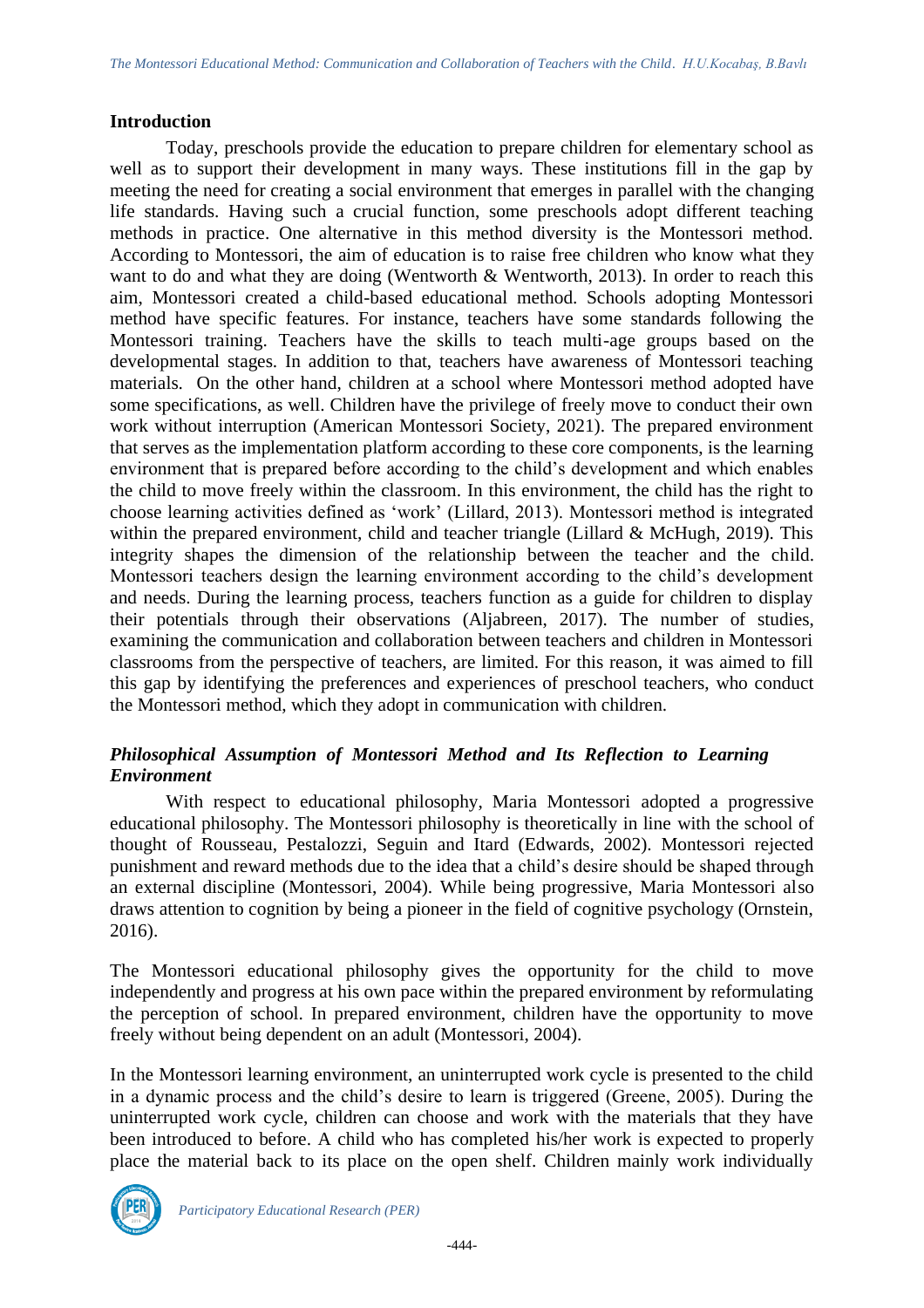(Lillard, 2007) but they may also work in small groups (Whitescarver & Cossentino, 2008). In addition, during circle time activities, the whole class has an opportunity to come together (Lillard, 2012). In the classroom setting created in such a system, classroom management is different from the classroom management perception that requires children to sit collectively during education (Montessori, 2004).

A respect-based classroom atmosphere is underlined in the Montessori learning environment. Desired positive outputs in Montessori classrooms are obtained through the collaboration between the teacher and the child (Estes, 2018). Collaboration based learning and the communication style that children establish with adults reach ideal outputs that are aimed at (Lillard, 2007). In addition, in Montessori classrooms, where children from various age groups interact, children are in solidarity with each other, especially elder children help younger children, and collaboration takes place rather than competition (Flynn, 1991). Based on this, undesired behaviors are less observed in Montessori classrooms when compared to traditional classrooms (Brock, 2017; Duckworth, 2008; Lillard, 2018; Mushamba, Burney, & Kent, 2017).

Maria Montessori considers education as a whole with moral, mental and emotional dimensions rather than focusing on mental development (Duckworth, 2006). Thus, learning to communicate in a peaceful framework in Montessori classrooms is one of the priorities for teachers and students (Thayer-Bacon, 2011). However, there are also children who display negative behaviors in Montessori classrooms. According to Montessori, negative behaviors of children are observed due to children failing to fulfill the responsibility of moving freely. Children performing negative behaviors generally need to stay close to the teacher and are deprived of the right of moving freely within the classroom. In such cases, the teacher approaches the child with sympathy and deals with the issue in person (Lillard, 2007). As a result, Montessori teachers, as well as the Montessori environment, have a crucial mission in shaping classroom communication and collaboration.

### *Montessori Teacher: Roles and Responsibilities*

In Montessori classrooms, the teacher undertakes the role of a guide directing the child to self-education appropriate with the child's development (Montessori, 2004). Montessori teachers offer help and support to the child according to the needs. This support is reduced to minimum during the educational process (Edwards, 2002). This presents that the teacher does not interfere with the child unless it is necessary. The teacher, defined as the classroom manager, is the coordinator of a system in which children control their behaviors during their work. Montessori teachers are in collaboration with the children during this self-education process (Montessori, 2004). This requires the teacher to stand against an external authoritarian figure who orders the child what to do and how to behave (Harris, 1995). Therefore, the purpose of the Montessori teacher is to help the development of self-confidence and internal discipline of children (Edwards, 2002). The fact that children can prefer their own activities in the learning environment gives the opportunity to ensure internal discipline. Self-confidence and internal discipline of children contribute to Montessori peace education. Montessori believes values such as respect, global citizenship, and responsibility, skills such as passion and imagination contribute peace education (American Montessori Society, 2021; Duckworth, 2008; Signorello, 2017).

Respect for the child is one of the principles of the Montessori method (Isaacs, 2018;

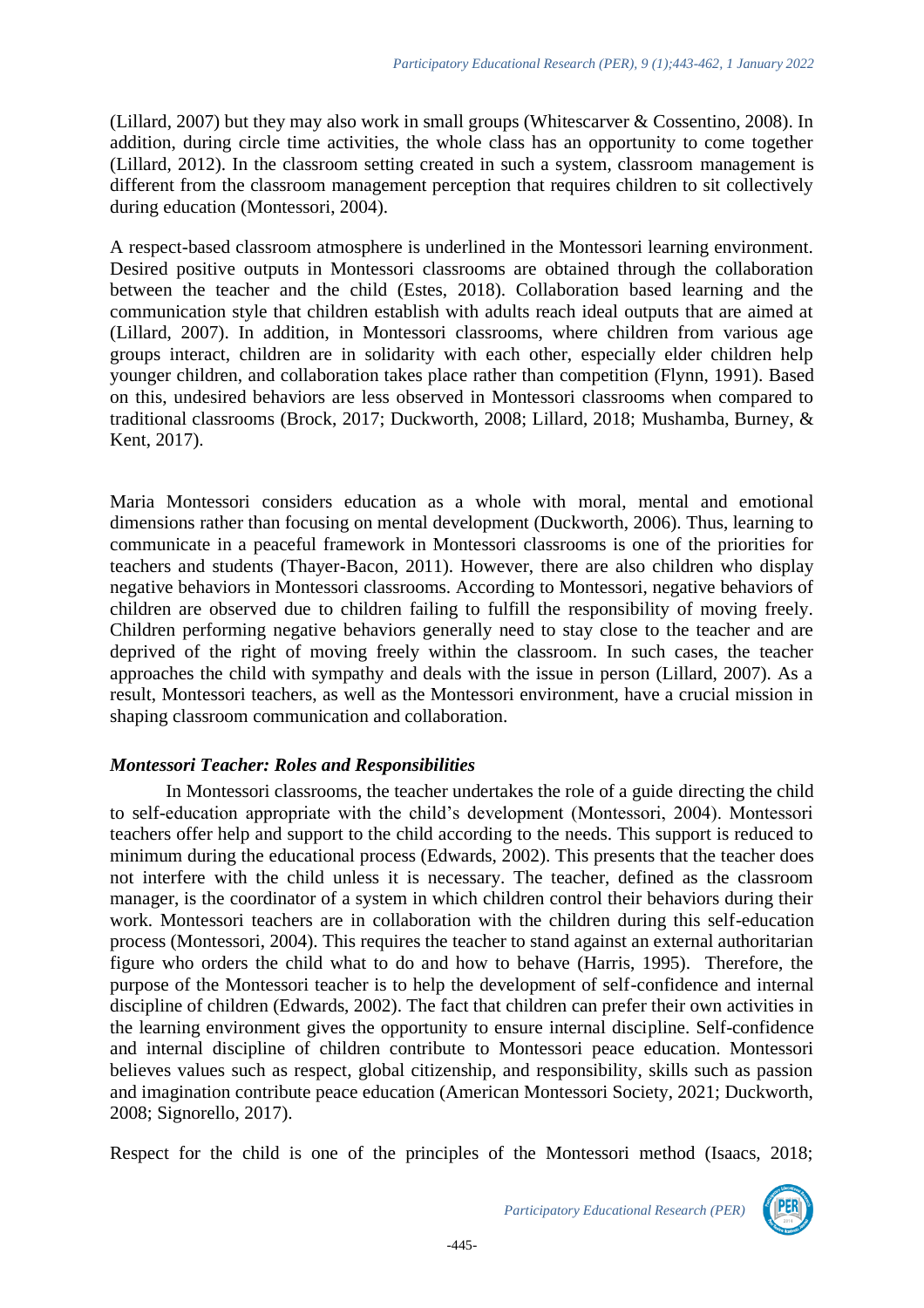Pickering, 1992). In accordance with this, Harris (1995) emphasizes that Montessori teachers encourage children to establish politeness-based communication with each other. Teachers should be careful to lower their voice tones and be a role model with their moral, behaviors and posture (Montessori, 2009).

Montessori (2009) underlines that education is carried out with the collaboration between the teacher and learning materials. Montessori teachers undertake a passive role during the children's learning process rather than being active (Montessori, 2013). Teachers observe like a researcher who tries to scientifically interpret the process during the work cycle of children. Teachers who constantly and carefully observe the child present the child new work when he is developmentally ready for a new one (Whitescarver & Cossentino, 2008). The teacher who undertakes a guide role has also the duty of ensuring a need-oriented environment by constantly observing the children in the learning environment (Baynham, 2016). Hence, teachers should "set a prepared environment according to the child's needs" (Bărbieru, 2016, p.12).

In the Montessori approach, the individual and social development of the child is supported through the teacher, free work of the child and prepared environment. Therefore, putting forward the communication and collaboration established between children, who are at the center of learning by following their own preferences in a prepared environment, and Montessori teachers, who support the children as guides by observing them, will contribute to revealing the link between the Montessori philosophy and the practice. Recent literature focuses on language teaching, inclusive education, motor skills, psychosocial development and Montessori method (Dereli, 2017; Ender, & Ozcan, 2019; Firdaus, 2018; Hiles, 2018; Kusumawardani, Nani & Sulistiani, 2020; Sarı, & Türk, 2020) but includes few studies examining the communication and collaboration between teachers and children in Montessori classrooms from the perspective of teachers. To that end, it was aimed to fill this very gap by identifying the preferences and experiences of preschool teachers, who conduct the Montessori method, which they adopt in communication with children. Current study aims to explore communication and collaboration of teachers with the children at the Montessori preschools.

## **Method**

### *Research Design*

The phenomenological method, one of the qualitative study methods, was employed in this study. The phenomenological study output refers to gathering individually experienced facts around common principles (Creswell, 2012). Current study involves teachers teaching at the Montessori schools. It is evident that teachers taking part in this study have rich experience of adopting Montessori Method. Thus, it is believed that the phenomenological method is an appropriate method for the purpose of this study. The researcher refrains from present judgments in empirical phenomenological studies (Creswell, 2012). In this study, identifying the preferences and experiences of Montessori teachers, which they adopt during their communication and collaboration with the child with an empirical approach, was preferred. Therefore, semi-structured interviews and focus group interviews were carried out with preschool teachers who implement the Montessori Method. Focus group interview is one of the most adopted data collection method in qualitative studies. "It is an attempt to learn about the biographies and life structures of group participants" (Berg, 2014, p.111).

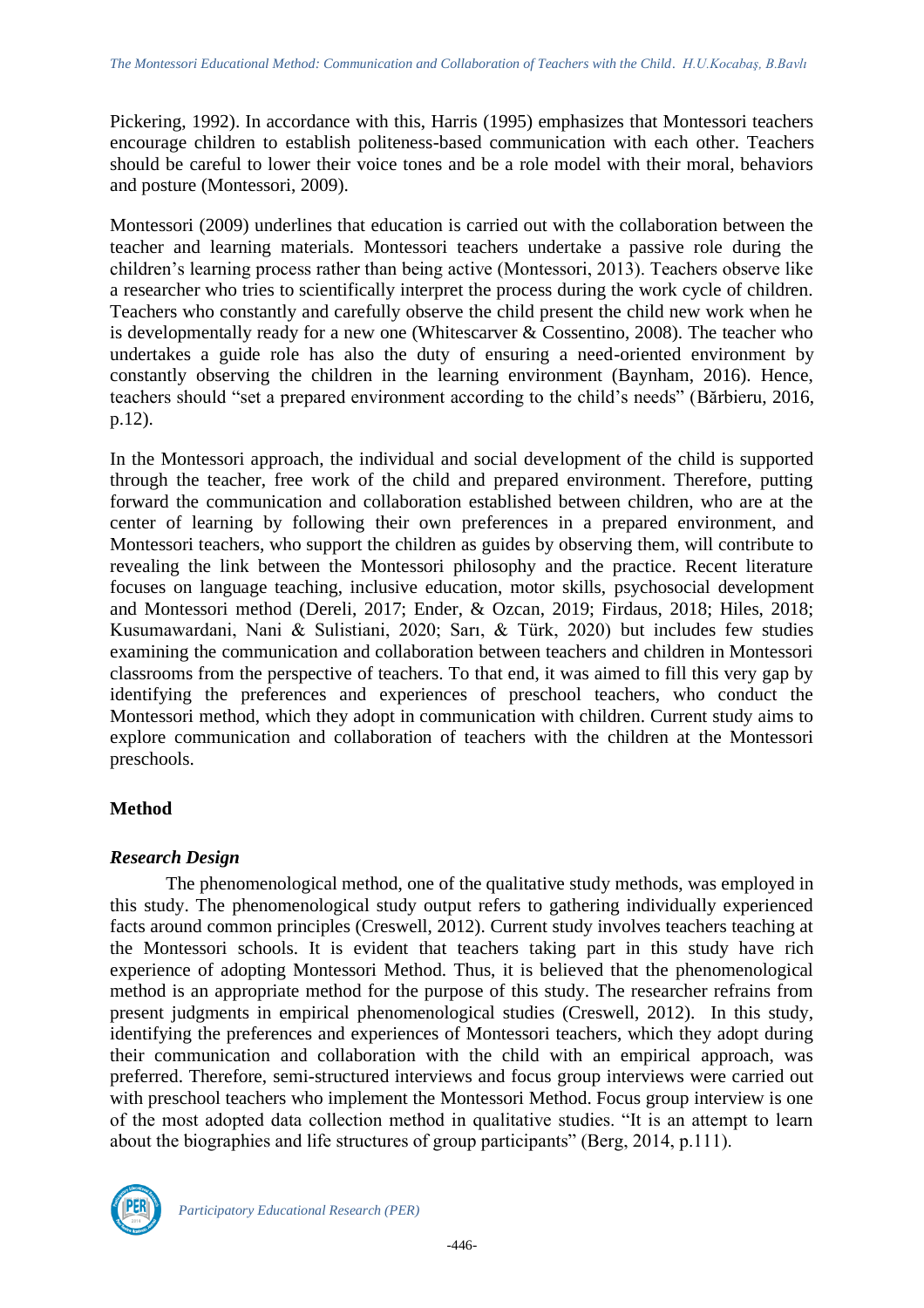### *Study Group*

The aim of phenomenological studies is to put forward what the phenomenon is rather than generalizing the results (Converse, 2012). For this reason, a study group, which is wide enough to transfer rich and deep information but small in size, is selected purposefully (Chamberlain, 2009). Twelve female Montessori teachers aged between 23 and 38 and who have experience in Montessori preschools, were identified through the snowball sampling method. Five teachers have associate degree, six have bachelor's degree and one has master's degree. The teachers took Montessori education in various universities and institutions in Turkey and overseas. Experiences of the teachers in Montessori classrooms range between 6 months and 10 years. The most recent professional development activities carried out by the teachers were stated as national and international trainings and conferences as well as readings they did individually. The teacher with the nickname Jane does not know Turkish and works as an English language teacher in a Montessori school giving bilingual education.

## *Data Collection*

Study data were collected through one-to-one interviews and a focus group interview. Interviews are effective data collection instruments in cases when the perceptions and interpretations of the participants about a certain issue are tried to be explored (Berg, 2019). A semi-structured interview protocol was executed in this study because experiences of Montessori teachers concerning the communication and collaboration with children are discussed phenomenologically. The semi-structured interview protocol was designed with open-ended questions (Creswell, 2012). Semi-structured interviews are more appropriate interview techniques for educational studies because they give the opportunity to get flexible answers (Türnüklü, 2000). Expert opinions were resorted to before conducting the interviews and a pilot interview was carried out with a Montessori teacher to test the questions. Interview questions got their final form based on the data gathered from expert opinions and pilot interview.

Focus group interview was also conducted along with semi-structured interviews so as to collect data. Focus group interviews provide the opportunity for participants with common grounds to express their ideas and emotions and widen their answers through group interaction. Thus, it is used for supporting other data along with providing a basic data resource for a research (Berg, 2019).

The time that the researchers planned for the interviews were interrupted by the Covid-19 pandemic. For this reason, the interviews were conducted distantly through video conferences due to health precautions and to ensure social distancing. One-to-one interviews were carried out on a total of 7 participants for about an hour for each participant. The interviews were recorded with a voice recorder. The focus group interview took almost 2 hours and 15 minutes was recorded through the Zoom application. In addition, every question asked by the participants was answered by the researchers in detail and thus, hesitations of the participants were cleared away. Data collected by the interviews were transcribed by the researchers who carried out the interviews. The researchers then analyzed interview records that were transcribed.

## *Data Analysis*

During the data analysis phase, data collection, data reduction, data displaying and conclusion drawing take place repeatedly (Miles & Huberman, 1994). Throughout the data analysis stage of this study; data unrelated to the subject were reduced, data were analyzed

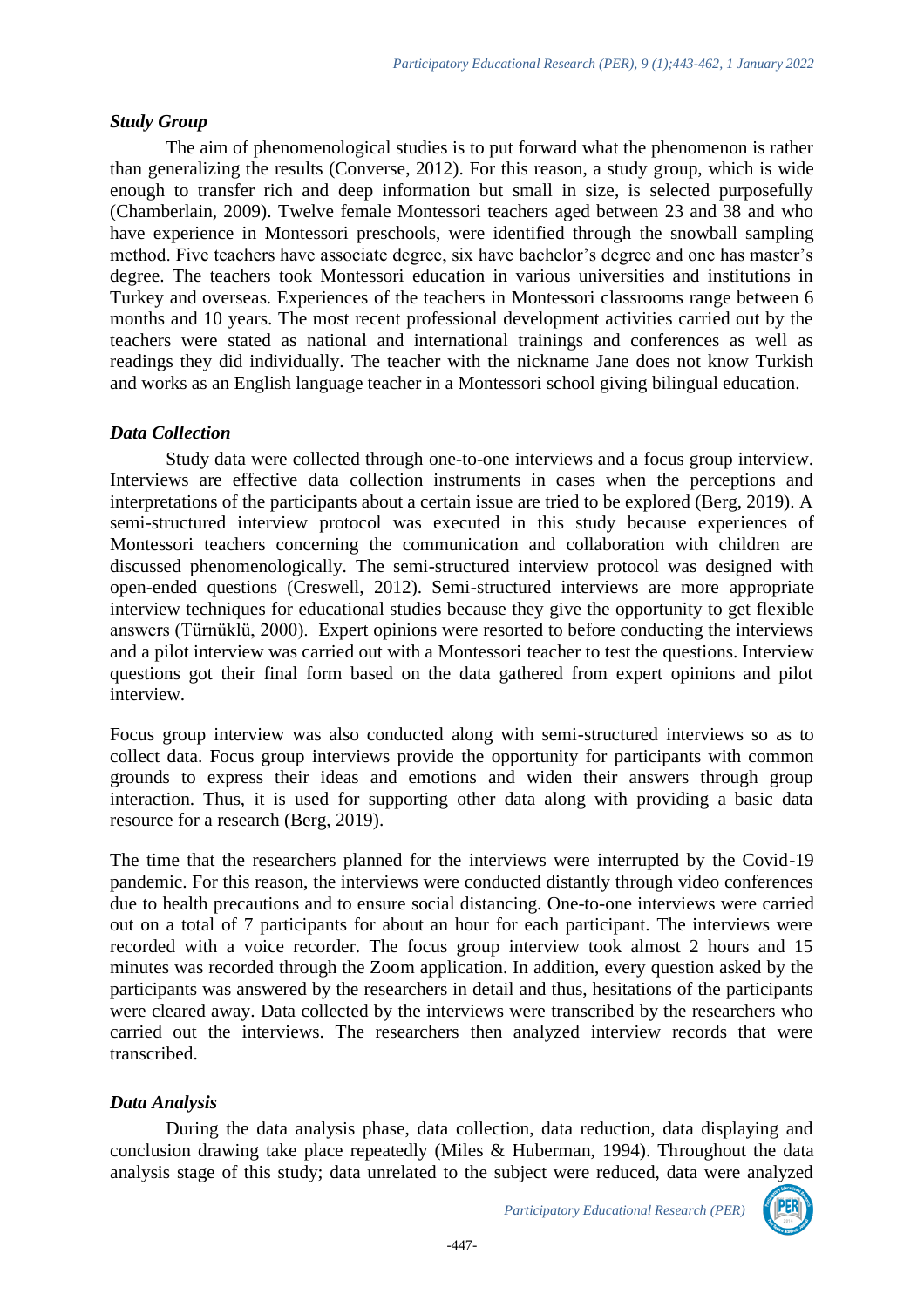through the content analysis method and results were attained as a result of repeated analysis. "Content analysis, which generally prescribe systematic counting, indexing, and categorizing of elements" (Saldaña, 2013, p.53). In this respect, researchers first of all developed the codes. Depending on the codes, categories and themes were developed. In this cyclical process, researchers always reviewed the data again and again. Researchers obtained the codes, categories and themes related to the study subject as a result of content analysis. Content analysis gives the opportunity to indirectly interpret the communication of people (Fraenkel, Wallen, & Hyun, 2011). Thus, explanation and comments were made about the subject based on the codes, category and themes created concerning the communication and collaboration experiences of Montessori teachers with the child.

### *Validity and Reliability*

Various precautions were taken to ensure validity and reliability of the study. After the interview questions were prepared arrangements were made based on expert opinions. A pilot interview was conducted before the interviews so as to identify the effectiveness of the interview questions, whether or not the questions are appropriate for the study purpose was evaluated and study consistency was ensured (Berg, 2019; Türnüklü, 2000). How interview questions are perceived by the participants and to what extent the answers are related to the subject were evaluated after the pilot study with the Montessori teacher who conducted the pilot study.

Various data collection methods were used through diversification so as to increase the credibility of the study findings. It is not possible to reach certain, in other words objective, reality due to the nature of qualitative researches. In addition to the one-to-one interviews conducted to collect study data, focus group interview was also carried out where participants reminded each other about the various aspects of the study through a group dynamic.

Open-ended questions were asked to the participants during the interviews to avoid interfering with their ideas and experiences but various non-directive questions were asked for them to clarify the subject when necessary.

Sharing voice records with the relevant participants as transcripts gives the participant the opportunity to review his own statements. This reinforces study validity (Türnüklü, 2000). In this study, voice and video records were shared with the participants for confirmation as texts after the interviews conducted with participant teachers. After participant confirmation, interviews were analyzed one-by-one by the researchers. The codes, categories, and themes that were generated after the analysis were subject to expert opinions to verify them which is also called peer debriefing. In this respect, researchers presented the generated codes, categories, and themes to other researchers, who have experience and knowledge about the research topic, for the review. Following the review process, researchers conducted minor changes on some codes.

## *Ethical Consideration*

One point that needs to be dwelled upon in qualitative studies is ethics. At this point, informing and ensuring the rights of the participants comes to the agenda. Before the interviews that were conducted as the data collection method of the study, the purpose and content of the study was expressed and it was stated that participation is voluntary based and that the participants can leave the interviews whenever they want without giving any excuses. They were informed that audio and video records will be taken during the interviews and the

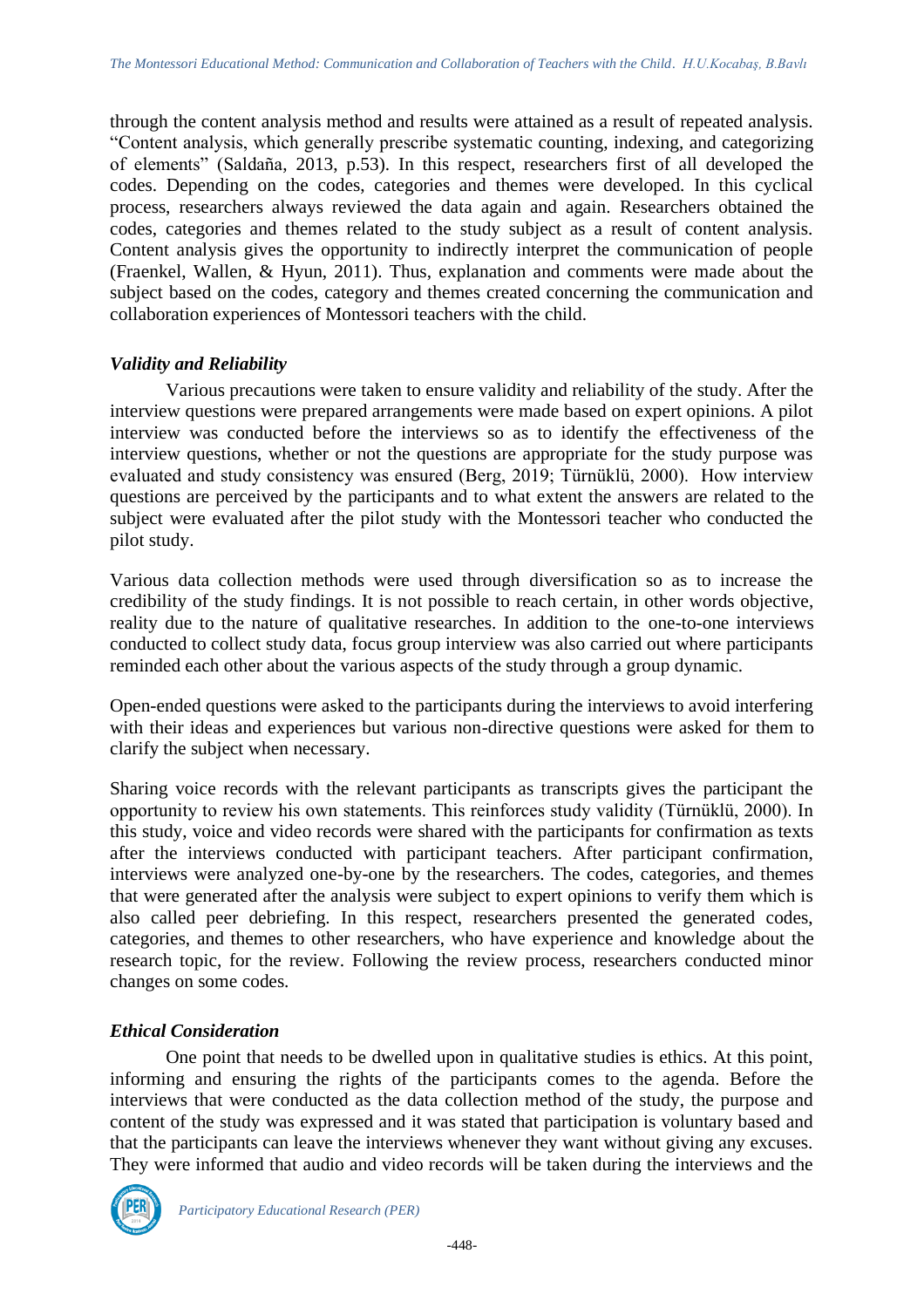consent of the participants was taken. Participating in the interviews with one's own will can be considered as a signed document approved by the participant. In social studies, ensuring participant confidentiality is the responsibility of researchers (Berg, 2019). In order to ensure confidentiality, personal information of the participants was carefully protected and nicknames were used rather than real names in citations of participant statements.

#### *Role of the Researcher*

One of the researchers is a Montessori teacher who has an American Montessori Society (AMS) certificate. This researcher has conducted observations and implementations in various schools in Texas, the USA and worked in Montessori schools. The other researcher was an expert in the field of Educational Sciences and has experiences in educational research, educational national and international projects. The researcher is also a part of the study in qualitative studies. But this also attaches various roles and responsibilities to the researcher. At this point, researchers conducted the interviews by avoiding their own experiences and judgments so as to sustain their objectivity (Merriam, 2015). The researchers categorized the data they collected from the participants according to the subject, made citations and gathered the principles of the phenomenon (Creswell, 2012). They also maintained their objective attitude during the data analysis phase.

#### **Findings**

Based on the data collected from Montessori teachers, three main themes were created; communication of the teacher with the child, collaboration between the teacher and the child and difficulties teachers face in communication and collaboration. Categories that were classified according to the subjects were examined in detail under each theme.

#### *Communication of the Teacher with the Child*

Participant statements concerning the communication of the teacher with the child consisted of; guidance role of the teacher, recognizing the child, greeting, one-to-one communication with the child, group communication and communication in cases of conflict and disagreement. Categories created based on these themes are summarized in Figure 1.



Figure 1. Categories examined under the communication of the teacher with the child theme

In definitions concerning teacher communication with children, it is evident that respect for the child, which is the basis of the Montessori method, is underlined and that the teacher

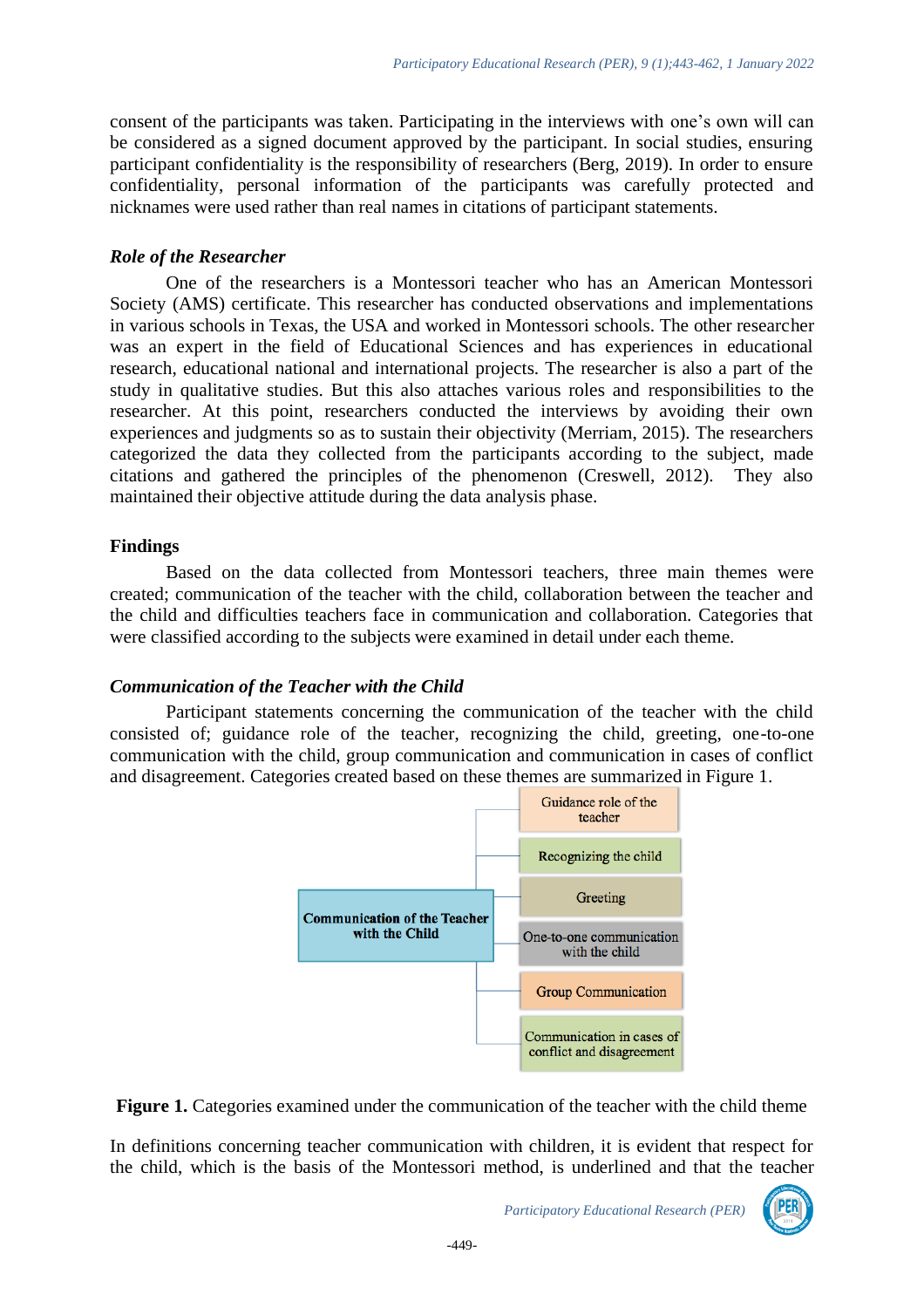identifies his position in child communication as a guide and an advisor. As a teacher, Ümran defines her position in child communication as *"I want to show myself as a guide, a helper, an advisor. And that's how I begin with the child."*

The teachers stated that they adopt a communication style convenient for the differences and needs of the child. Therefore, the importance of recognizing and understanding the child according to the observations was underlined. Gül emphasizes the importance of observation in communication as *"Observation comes first in communication with the child. I believe that observation is crucial. Because there are personal differences between adults and children due to our nature and the way we are raised up."*

Different teachers restated that communication should be gradually constructed on a bond of trust after starting communication based on observations. With this respect, the teachers underlined that they approached the child in a positive attitude during communication from the first day on. Adopting an approach that considers the emotional needs of the child, appropriate for the developmental level of the child was underlined in ensuring a bond of trust. In ensuring trust during child communication; talking at the child's level, making eye contact and taking into consideration the child's emotions are the points emphasized. Rukiye explained this as *"We lower ourselves to the child's level when we want to communicate with the child".* Tuğçe said *"First observation, then approaching the child's area of interest. [...] Then bending down, making eye contact, sharing our emotion with the child. [...] I think that emotion is the key of education".*

One other category that was expressed concerning communication during the interviews was greeting. Greeting, which starts communication in the morning after the first interaction, was stated to occur one-to-one between the teacher and the child and also as a group between the teacher and the whole classroom.

Teachers, who underlined that they find one-to-one greeting in the morning very important, stated that they start communication by trying to begin the day good by paying attention to the child's mood, needs and facts like being sleepy. It was stated that after the one-to-one greeting that takes place in the morning at the entrance, the teacher and the children greeted each other as a group in the greeting circle. Fikriye stated these about the greeting circle:

[...] as a society sharing the same setting, I mean as the children in the same classroom, together with the teachers, we get the chance to see and greet each other. Because when the child comes to school on his/her own, he might not have the opportunity, not feel willing to or not prefer to greet all his friends. But I think it is important for us to greet each other all together, to know how we all are and become aware of this.

In the greeting circle; an interactive group setting is established between the teacher and children through the "hello song", asking about health, the weather chart and calendar activities. Furthermore, it was stated that in schools giving bilingual education greeting takes place with the teachers who give education in Turkish and English separately in both languages.

Montessori teachers establish one-to-one communication during the child's uninterrupted work cycle. All of the participant teachers stated that carrying out the activities individually gives positive results because it provides one-to-one communication opportunity to the child and teacher. It was stated that ensuring one-to-one communication between the teacher and

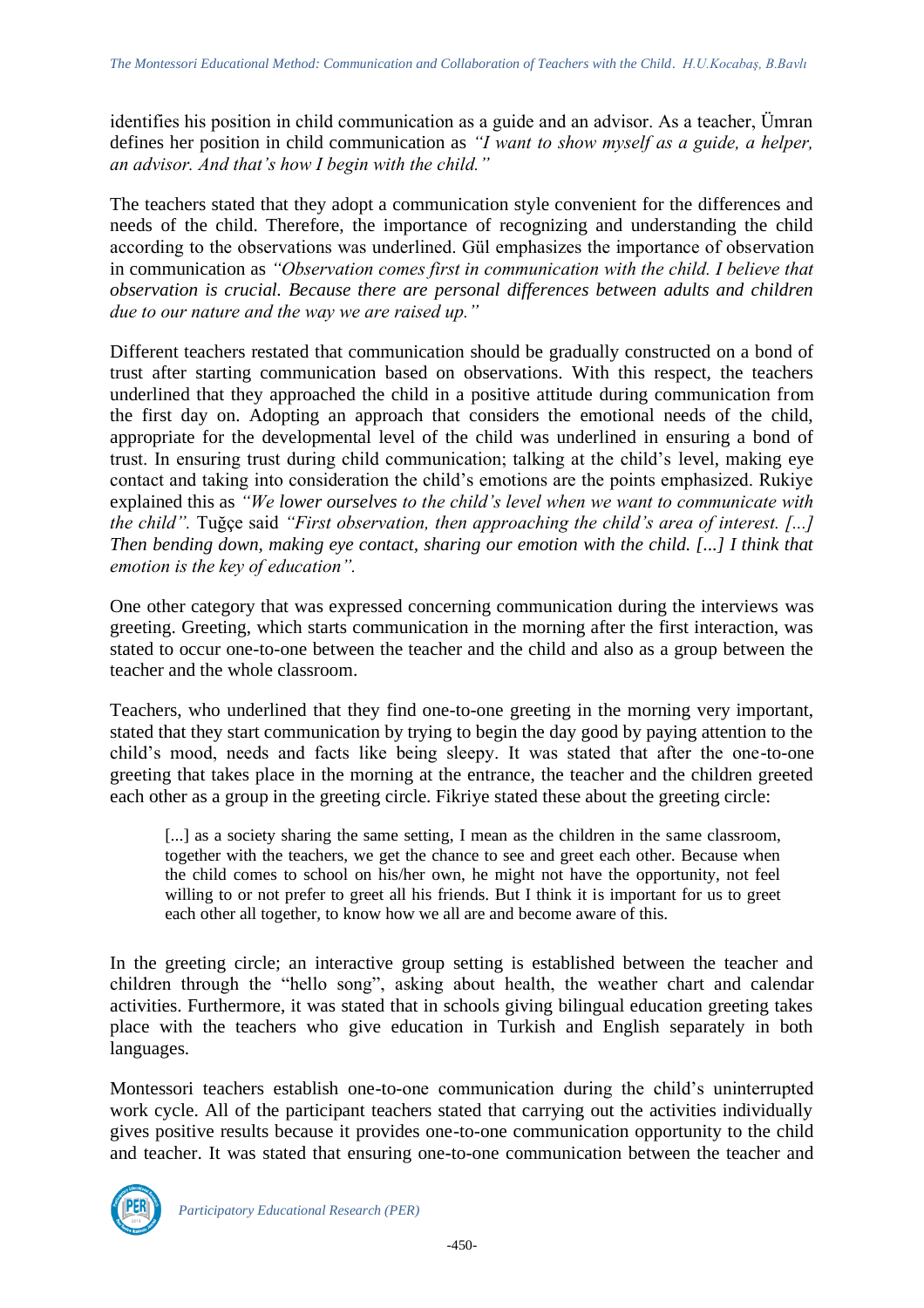the child helps getting to know the child more closely and facilitates determining the individual differences, pace, needs and readiness of the child. Thus, a basis is created for the teacher to guide the child according to the child's learning styles and pace.

I can communicate with the child better when I work individually with the child. We express ourselves more comfortably, we actually express according to the child and only to that child. That's why I think it is more effective and better with respect to individual activities and teacher-child relationship. (Fikriye)

During the communication established with the child the importance of being simple, clear, straight and intimate and being careful about tone of voice while talking and using appropriate statements for the child was underlined.

I mean not like talking normally with a friend but so that the child can understand, clearly and being careful with the tone of voice. [...] When adults get into detail when speaking with a child they see the child as an adult and go into unnecessary details. This can lead to confusion in the child's world. That's why you should be simple. (Fulya)

It is evident that Montessori teachers guide the children by preferring a humble, polite and gentle language in child communication. In participant teacher statements it was underlined that how one should speak according to the rules of grace and courtesy and how tone of voice should be tuned in the classroom is expressed and carried out during the orientation period. Jane emphasized the importance of grace and courtesy metalingual communication in child communication as *"You have to keep your tone of voice slow, you have to be open in your talk, you have to show lots of, lots of grace and courtesy in your talk."* 

Teachers stated that when there is noise in the classroom at an accelerating tone that disturbs the children, they go to a corner and observe the children. When the disturbing noise is made by more than one child then teachers talk with the children about the act and encourage their friends to show empathy and not get disturbed by the noise. When there is noise in the classroom at an accelerating tone that disturbs the children, teachers grab the children's attention through stimuli like bells or when it is dark outside by turning the lights off and on and reminds them about voice tone rules. The fact that responsibility about reminding is also given to the child other than the teacher is significant. Aslı, who realizes that there is an increase in children's voice tones during the uninterrupted work cycle, holds an emergency meeting by gathering the children in a circle and provides the children an opportunity to give reflective opinions about the reasons of the noise. Activities that are oriented towards needs are carried out after the children express their ideas. *"We have a circle hour bell. I ring it. Then I say, "children it is now circle time". [...] We create the circle. We hold a meeting, if there is too much disturbing noise..."*

The teachers stated that when they observe a positive behavior they express polite statements showing they realized it. Gülten explained her attitude against a positive behavior of the children as *"I usually thank the child for a positive behavior. This makes the child happy; his friends gain awareness after this attitude."* She added that she prefers using positive sentences to warn about negative issues and stated that *"For example we don't run in the classroom but we don't tell the children that we don't run. We walk slowly in the classroom, we can run in the garden. [...] I try to change it to a positive sentence".*

Negative states also occur in Montessori settings that are described as peaceful. There can be



*Participatory Educational Research (PER)*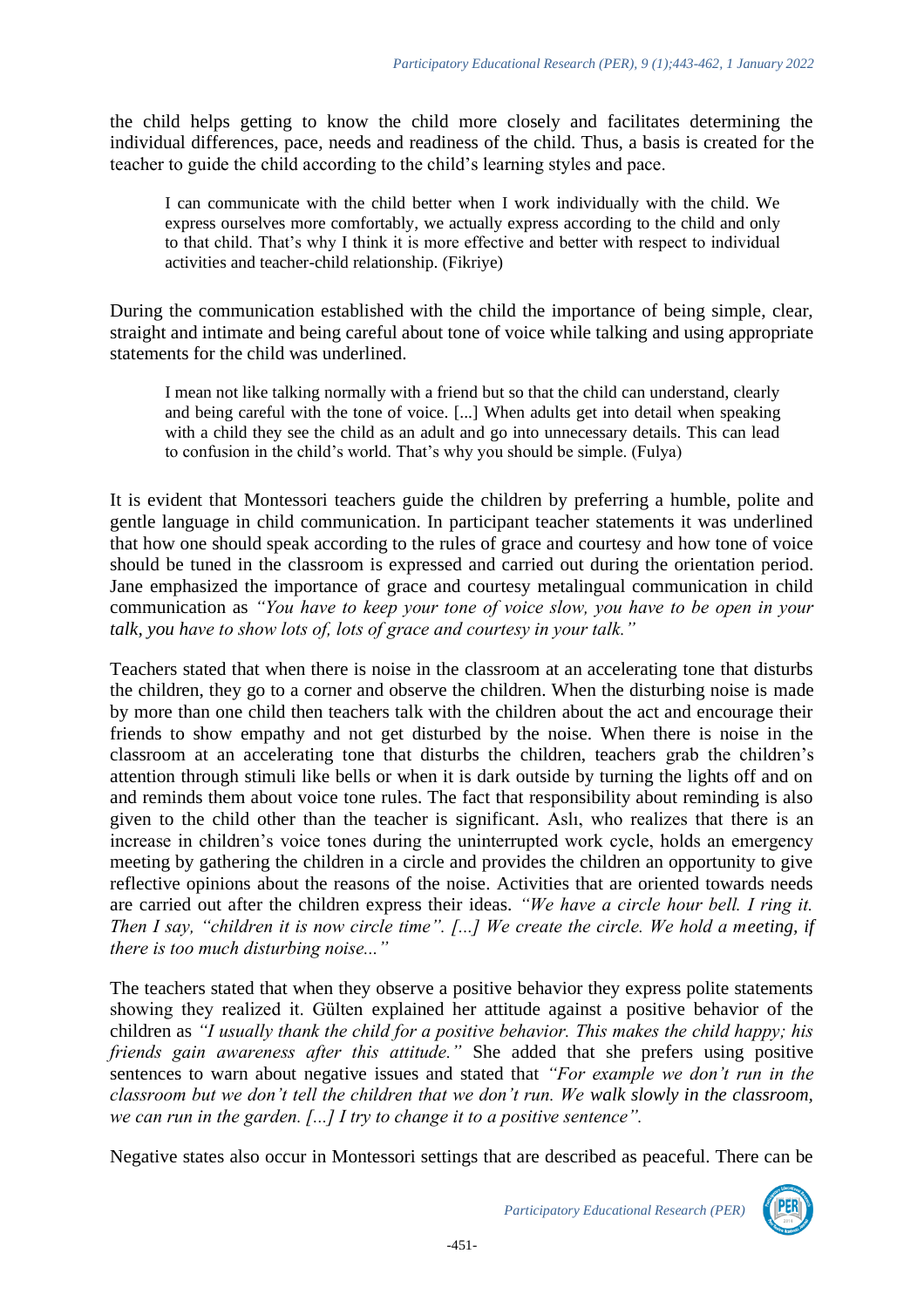children who lead to conflict and disagreement during the uninterrupted work cycle. Teachers underlined that they follow the state by observing and interfere with the child at a point they find it necessary. In this case, they stated that they communicate with the child undergoing conflict and disagreement and direct him to other work; they give him responsibility or apply the peace table method. Rukiye stated *"If the child forces me, how should I say, I direct him to the thing he loves most."* Nurten expressed *"The issue can extend between children, like with adults. In such cases I appoint one of the children and send him to another classroom. [...] We continue by suspending from the setting by giving responsibility."*

Although individual work is more dominant in Montessori 3-6 years old classrooms, there is also an opportunity for mass communication between the teacher and children during the circle time where the whole class comes together and shares experiences. With respect to the communication between the teacher and the group in the circle, Ümran stated, *"The circle is not side-by-side, one after another or rowed. It is a round circle where we can make eye contact. This is crucial for us".* It is evident in the interviews that the number and duration of circle hours carried out by the teachers a day differs. Teachers stated that the circle time takes about 15-20 minutes depending on the needs of the children, their attention duration and according to the activity.

Jane, was raised in a different geography (in a part of South Asia) and has Montessori teaching experience in a country other than Turkey, stated that the communication between the teacher and child is more intimate in Turkey than in her own country. She expressed the fact that the child communication approach changes during the process due to cultural grounds with these statements:

Because, over here, it's like (showing) very open with the children. And if you are like shaking hands, like we used to be trained like in a Montessori environment, like you have to be great calm and patient that actually doesn't work for me, I tried that as well. [...] So when I used to shake hands vey calmly, then I changed it into like, you know, more of the open expressions and happy expressions to them and this is what normally we don't do in the Montessori environment. You are vey nice and smile actually. But yeah, it depends on the culture.

During the interviews there were teachers who stated physical contact as an important factor in child communication. But it was added that hugging and touching took place according to the child's permission. Some of the participant teachers emphasized that they preferred to hug the child during the first interaction in the morning.

### *Collaboration between the Teacher and the Child*

Under the collaboration between the teacher and child theme are; communication and reliability in collaboration, participative rule making, duty and monitoring, collaboration between teacher and child's peers, collaboration in learning categories. These categories were brought together in Figure 2.

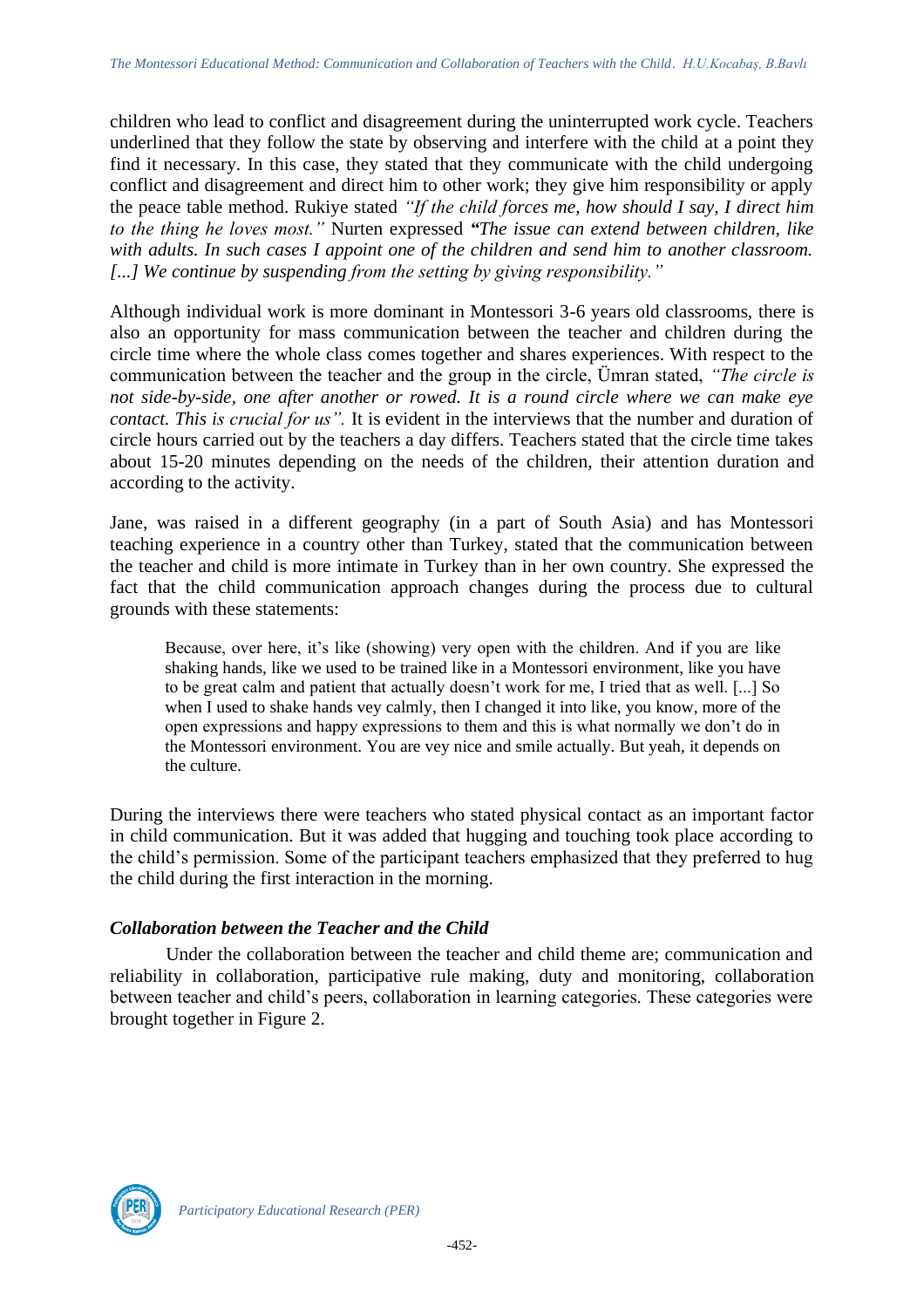

#### **Figure 2.** Categories examined under the collaboration between the teacher and the child theme

According to the participant teacher statements, it can be asserted that the grounds of collaboration can be laid through a healthy communication established between the teacher and child. Jane expressed this as *"Collaboration from the teacher's perspective is, again one thing, it is about communication, how you communicate with the child."* Therefore, the importance of establishing a bond of trust between the child and teacher and considering the individual differences of the child in collaboration was emphasized. Fulya stated *"In the Montessori educational philosophy the most important point that we contribute to concerning collaboration is; gaining trust, revealing the child's potential, helping the child's satisfaction of success."*

With respect to the collaboration with children, teachers underlined the rules they apply determinately. Classroom rules are introduced to the children during the adjustment to the Montessori learning environment. There were teachers who stated that they applied democratic rule making activities in the learning environment by collaborating with the children in the circle. Children play an active role in determining classroom rules and adapt to the Montessori environment with their own initiative through these activities. Gülten explains the rule making process they apply with the participation of the children as:

I make them sign for example an agreement as a whole classroom. For example, if we disagree on something, not only for disagreements though, or I ask them. I ask what rule should be applied right now, it changes according to the state. For example, which items would you like to be in our classroom. I prepare things to include them in the process and we write on the paper together. Then they sign it.

With respect to child collaboration established in the classroom, teachers frequently talked about responsibilities of the children and how these responsibilities are monitored. It is evident that children support the teacher in ensuring classroom order with the responsibilities they undertake. Aslı explained this as:

If I expect collaboration from them in the classroom I give them task definitions, I give them duties and monitor whether or not the children fulfill them. For example, wiping the desk, giving the task of checking classroom sound to one of the children. We usually get positive feedbacks from the classroom, children establish a good collaboration.

The most important point about child collaboration that the participant teachers emphasized

*Participatory Educational Research (PER)*

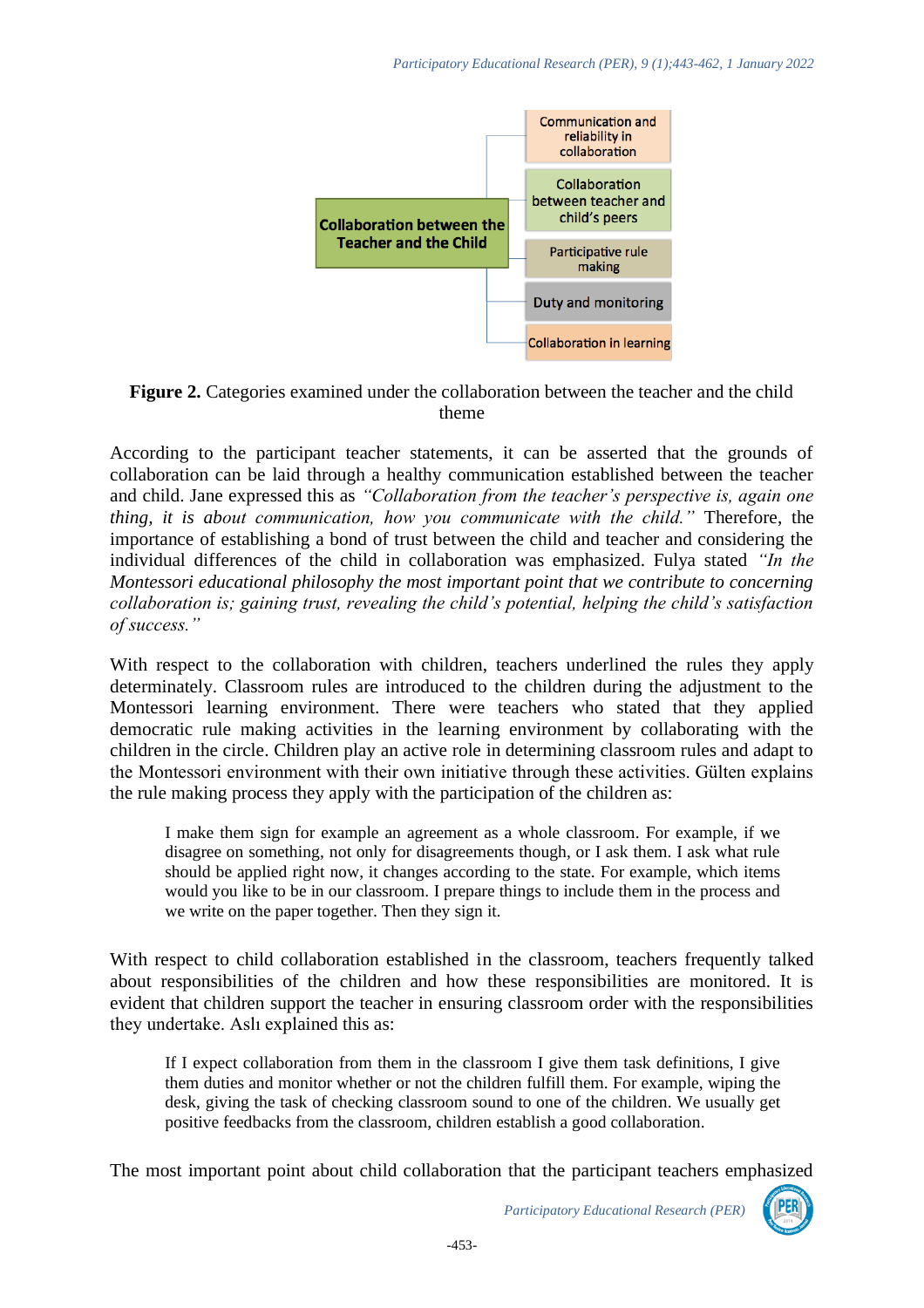was the collaboration the teacher establishes with the child's peer. The teacher's burden concerning classroom order and supporting individual work of the children decreases as a result of this collaboration and they avoid the need of adopting an interfering approach. Data collected from the interviews indicate that keeping 3-6 year-old children in the same Montessori environment results with elder children helping and guiding the children who are younger than them. This solidarity that occurs in a natural process can sometimes occur with the guidance of a teacher. Seval expressed these about the subject:

When you collaborate with children from the previous year, then they become very precious. Because they are the elder brother and sisters of the classroom and the other children follow them with admiration. You need to be in good terms with them. If you make them feel valuable then they can manage your classroom when you are not there.

Participant teacher Jane stated that the learning process is carried out through the collaboration between the child and the teacher. When the activities presented by the teacher are interesting and when the teacher adopts an approach that the child can understand during the learning process, then this will enable the child to understand the message and as a result learn.

[...] the kind of activities that you put: If those activities are engaging to the child and the child is learning something from them. This is the way you are collaborating with the child. Another way is deliver your lesson. It is delivering your lesson in a way that the child is understanding: That's kind of a collaboration. (Jane)

When teacher statements are considered, it is evident that materials are one of the ways of establishing collaboration with the child during learning. Keeping the materials in an order and ensuring shelf order guides the children during learning. In addition, it was observed that keeping the materials available in different ways in the classroom offers a variety in learning and positively affects the approach of the child towards learning.

One of the 3-6 Montessori learning settings is the practical life area. It is clear in teacher statements that one other dimension in the collaboration they establish for including the child in daily life is related to collaboration with the child's peers and other adults in the setting. Fulya explained that she tries to spread the collaboration established during learning to a wider area than the Montessori practical life area: *"I prefer including everything that the child will experience and encounter during daily life with respect to collaboration."*

### *Challenges Experienced in Communication and Collaboration*

According to the interviews, it was observed that teachers face various difficulties in ensuring communication and collaboration. These difficulties were examined under the titles: time management, orientation period, crowded learning environment, deviation and administrative pressure on subjects chosen for circle time activities. Categories created based on these subjects are summarized in Figure 3.

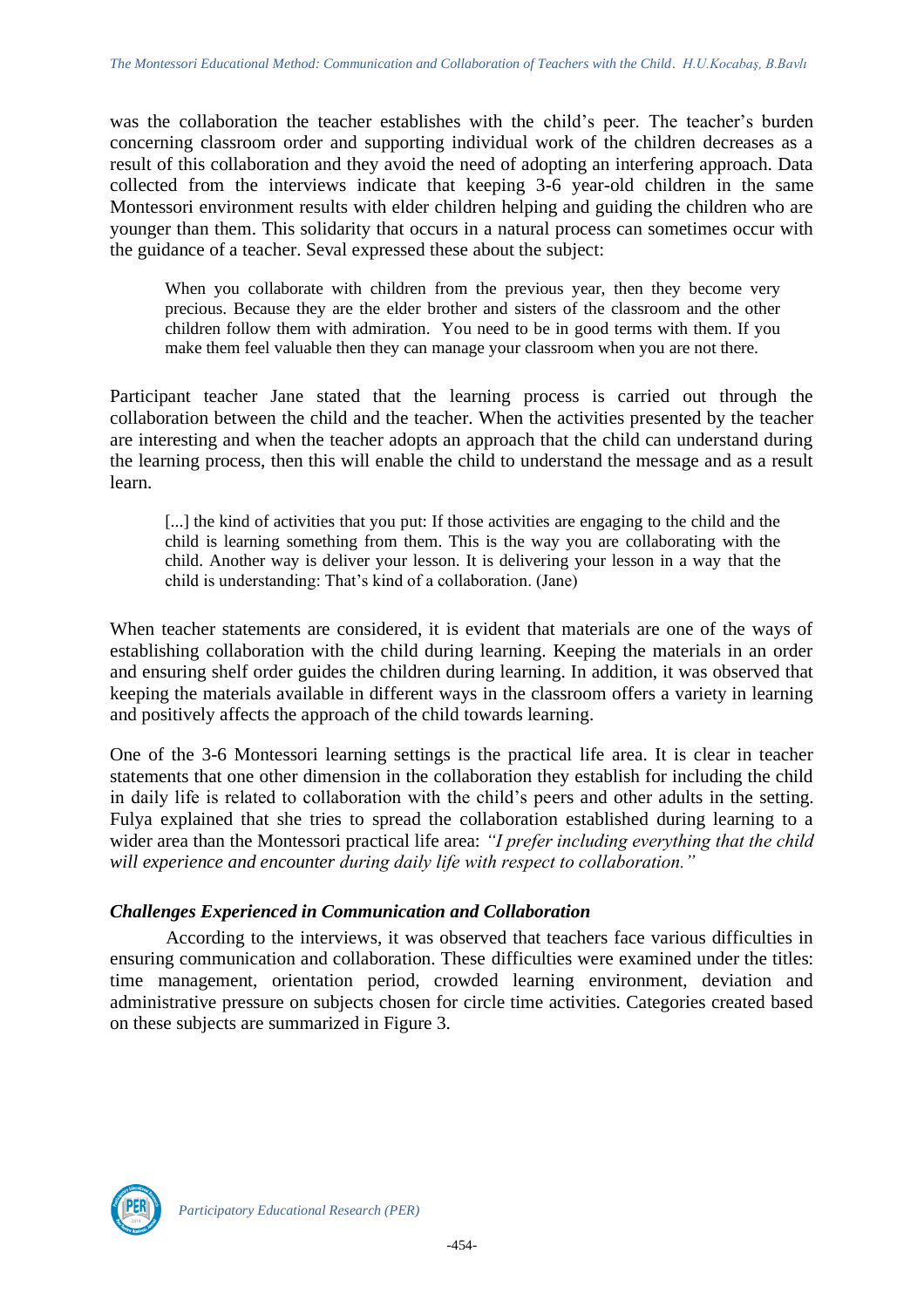

**Figure 3.** Categories examined under the difficulties faced in communication and collaboration theme

The 3-6 age group is together in Montessori preschool learning environments and an individual education program is majorly conducted. From time to time teachers encounter this as a difficulty in establishing one-to-one communication with each child throughout the day. Aslı expressed that conducting one-to-one work during busy terms in a crowded learning environment becomes difficult:

The whole class cannot be completed in one day. You need to make a good schedule for this and presentations of the children can sometimes take long. [...] For example you have non-class work. You may need to complete them too. Parent teacher meetings or report days can take too long. We can have difficulties on these issues, this is the hardship of working with the children individually. [...] I believe that many teachers agree on this in the system. Because we try to deal with the children one-to-one. We strive to deal with them one-to-one and fulfill their needs.

Participant teachers referred to the difficulty of setting an order at the beginning of the academic year in the classroom with children who are new with the Montessori learning environment. Ümran stated this difficulty as *"It is really difficult at the beginning. I am telling you this from the point of view of the children who are unfamiliar with the Montessori system".* Teachers stated that there could be a problem from time to time in ensuring order and carrying out the responsibility of putting back the material to its place especially during the orientation period. It was underlined that communicating through a consistent attitude is a key point in equipping the child with the necessary behavior. It was stated that the orientation period takes place again when a new child enters the classroom in the middle of the semester. It is evident that this leads to a hardship.

Teachers emphasized reminders and rules concerning their collaboration with the children so as to ensure classroom order. A turn towards a teacher-centered approach may occur from these frequent statements. Also, when various teacher approaches towards incompatible children are examined, it can be asserted that there is a change towards behaviorism. Participant teachers stated that sanctions were applied as a result of the persistent attitude of children who displayed unwanted behaviors. With this respect, it was underlined that sanctions are not punishments and sanctions and punishments are different concepts. Fikriye's statement on this issue is:

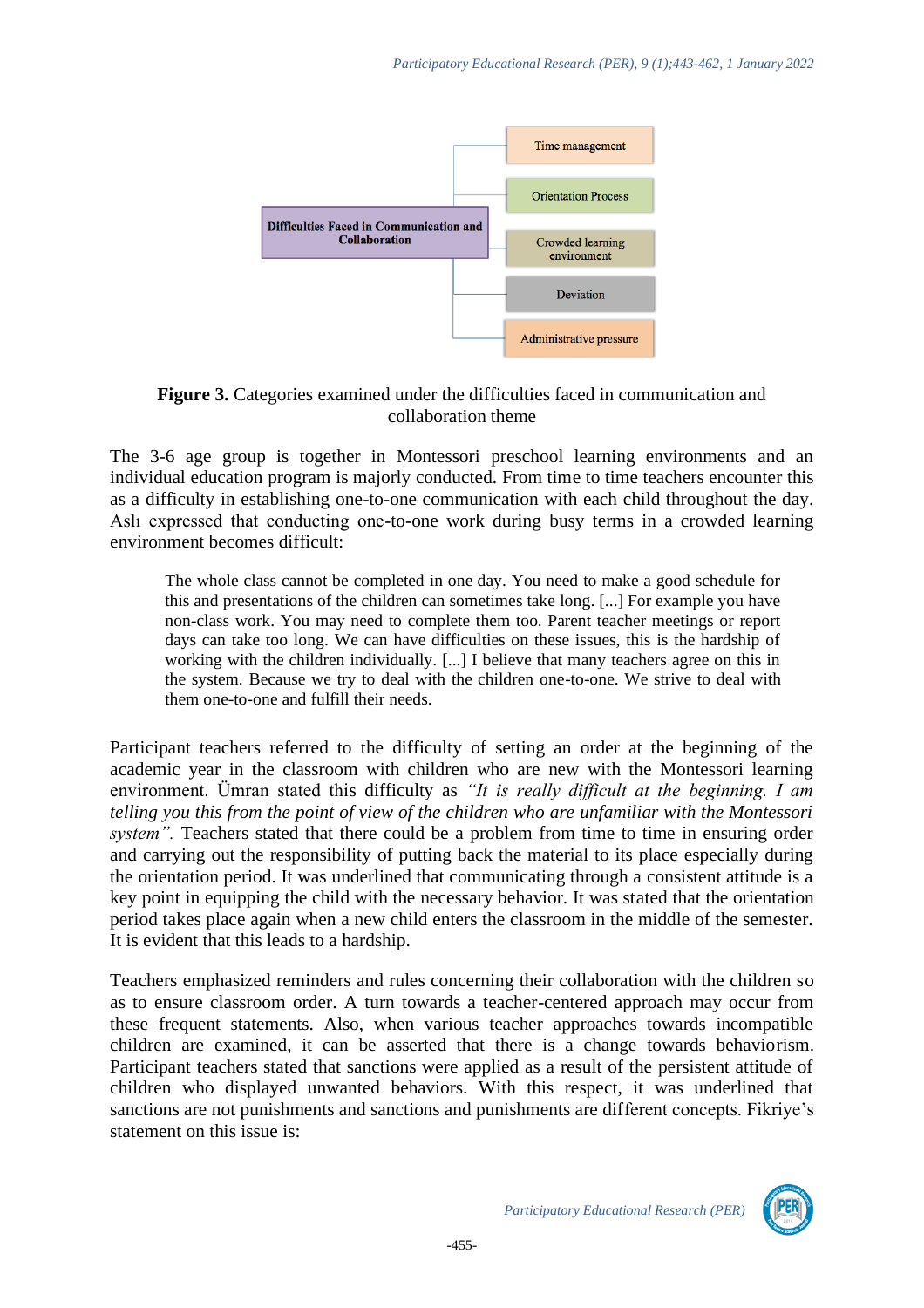Let's say a child is constantly annoying his friends. We first make warnings to this child. Then, we apply slight sanctions. [...] But it is important to tell the child beforehand. This is where it differs from punishment. I mean this is not a punishment, I am reminding you. I don't want you to lose this time. Because I know you love garden time. But if you continue doing this, then it is your choice and responsibility that you lost 5 minutes from garden time. We actually attach the responsibility of the result of the behavior on the child.

In implementations of various teachers it was observed that children who continue to display negative behaviors in the circle remain out of the circle as an audience for a while. Aslı stated that although she takes precautions so that unwanted behaviors won't be displayed in the circle, and explained her approach in cases where a negative state occur.

If I see that they annoy the circle too much, then they have three warnings. I mean they have to watch the circle from a bit distance at the third warning. Next to my circle we have a story corner. I say they can listen to the circle from the story corner but I can't keep them there for too long. I keep them there for a short time. Then I say you can come back to the circle, but they have three rights up to that point.

In times where children fail to solve conflicts and disagreements on their own, teachers guide the children in finding solutions. There can be times when it becomes difficult to carry out this guidance as a result of the high number of children in the classroom. Gülten expressed this as:

This disagreement is usually about materials. [...] One says I took it, the other says it was my turn I took it. Then I say okay you both have to work with different materials I have to put this away. The problem is cleared away when the material is put away. This is my solution, it might be wrong though. Unfortunately, there can be instant solutions because there are too many children in the classroom, there are 19 children right now.

The mixed-aged group activity can lead to various difficulties during the circle time presentations. Firstly, the subjects should be identified appropriate for all children between 3- 6 years old. Secondly, children who have participated in the same learning environment for three years may not be interested in the presentations and get bored. The presentations that have been chosen for the circle time should take these situations into consideration. However, that teacher opinions are not considered when identifying the subjects that they are going to present emerges as administrative pressure. Ayça, who participated in the interview, expressed that:

For example we talked about natural disasters: Volcano, avalanche. Our small age groups got very scared, especially girls. I state that every subject shouldn't be presented during the circle hour but unfortunately this is what the school desires. Such subjects shouldn't be expressed during the circle hour and children who have come to the same school for 3 years get bored from listening to the same things over and over again.

#### **Conclusion, Discussion and Recommendations**

This study aims at examining communication and collaboration experiences between children and the teacher in preschool learning environments that adopted the Montessori method. With respect to the findings, it can be stated that the experiences of Montessori teachers and the Montessori philosophy are mostly in line but can contradict at some states.

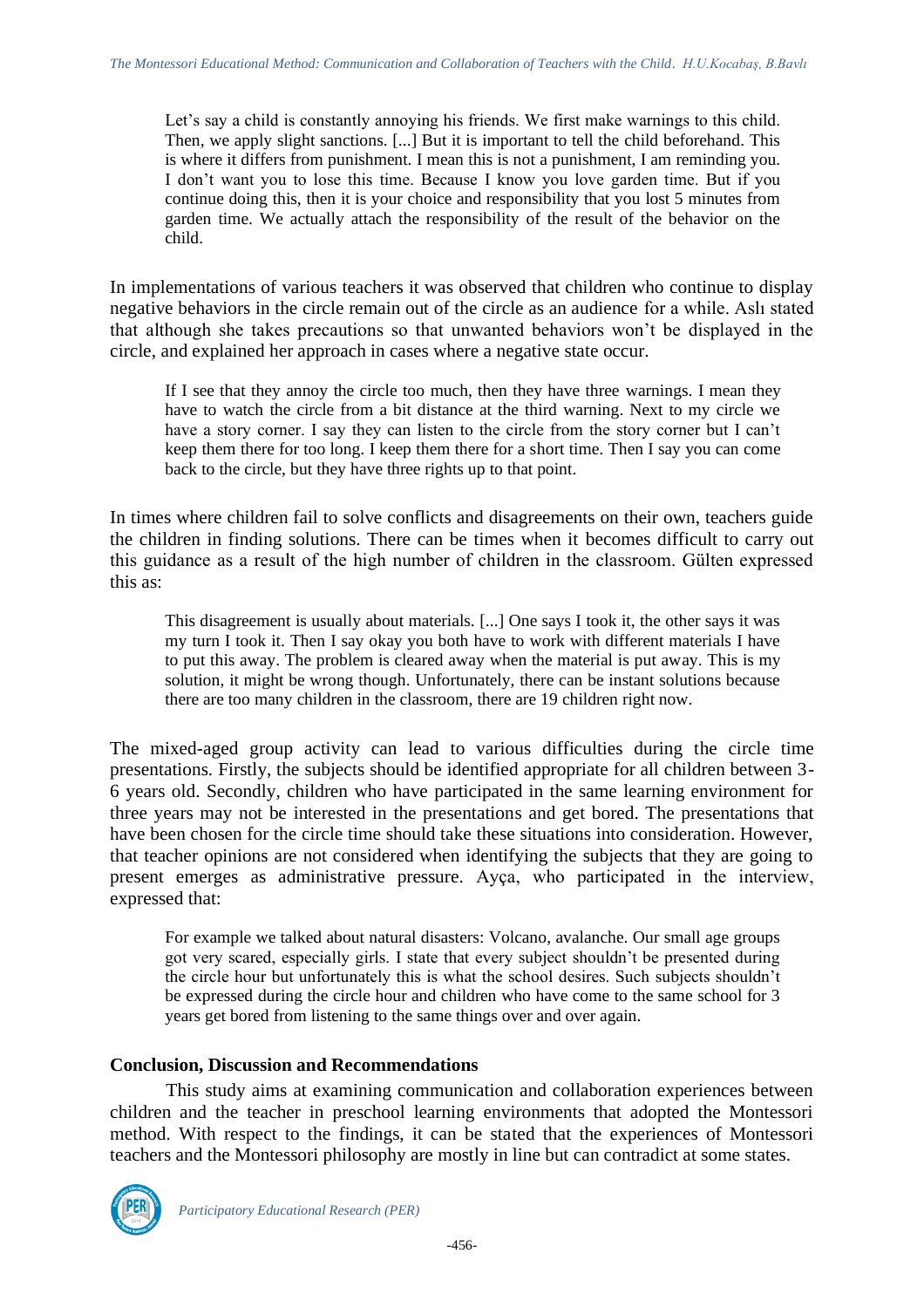The findings indicate that especially the guidance and observer roles of Montessori teachers direct the communication established between the teacher and child. Roles of Montessori teachers are defined as; one who prepares the learning environment, who is an observer, guide and educational leader (Aljabreen, 2017; Montessori, 2004). In this study, participant teachers stated that they identify individual differences and needs of the children based on their observations and shape their communication with the child accordingly. The Montessori method is carried out as a system that takes notice of the child's needs (Dapolito, 2016; Montessori, 2009; Schmidt & Schmidt, 2009) and respect to the child, which is one of the primary principles the method is based on (Isaacs, 2018; Pickering, 1992). A communication that attaches value and reliability on the child and which listens to and cares about the child places respect to the child in the basis. With this respect, it can be stated that in the communication they establish with children the participant Montessori teachers show respect and love to the child and also, based on their observations, follow a line that takes into consideration the individual differences and needs of the child.

One of the categories examined concerning communication was greeting. Data collected from the interviews revealed that teachers place importance to greeting the child in the morning. Greeting, which is the starting point of daily life communication, has an effect on the child to start the day in trust. Greeting children in the morning support their social-emotional development. According to the study conducted by Haslip, Allen-Handy, and Donaldson (2019), greeting children in the morning is regarded as kindness behavior of teachers. Teachers' kindness behaviors help to build a positive environment, secure relationships, and prosocial behaviors. Similarly, Murayama et al. (2020) found that children greeting the people in their close environment increase the bond they establish with their environment and the increase in the frequency of greetings contributes to their prosocial behaviors. Schmidt and Schmidt (2009) underlined the greeting during the daily flow implemented for Montessori 3-6 age groups. It can be stated that one-to-one greeting that takes place in the morning is generally displayed in Montessori schools (Kennedy, 2019; Schmidt & Schmidt, 2009). It is evident that the greeting circle that most of the participant teachers implement is the preference of the teacher. When mentioning about the observations in the Montessori Children's House with respect to greeting the child, Feez (2009) stated that every child shakes hands with the teacher at the entrance in the morning. The majority of the teachers interviewed have adopted a more intimate approach like hugging during morning greetings. When it is considered that the Montessori method was spread throughout other continents starting from Italy then Europe (Feez, 2009), it can be stated that the reason why physical contact level of participant teachers has extended beyond handshaking is due to cultural differences. In the comparative study conducted by Aljabreen (2017) on a Montessori school in the United States of America and a traditional preschool in Saudi Arabia, it was discovered that the greeting and communication in general between the teacher and child in both schools differs. In this study, based on the statements of teacher Jane, who was raised in an environment different from the Turkish culture (a part of South Asia), Turkish culture has a reflection on the communication between the teacher and child. It can be assumed that this is due to the differentiation of the statements preferred during greetings among societies, which is based on cultural difference (Keskin, 2017). Obtained data indicates that Turkish teachers and children prefer a closer and more intimate communication. Thus, it is assumed that studies on comparing the implementation of the Montessori method in different cultures will contribute to the field.

The findings indicated that teachers used polite statements in communication. It was observed that especially during the orientation period, circle time implementations had the aim of

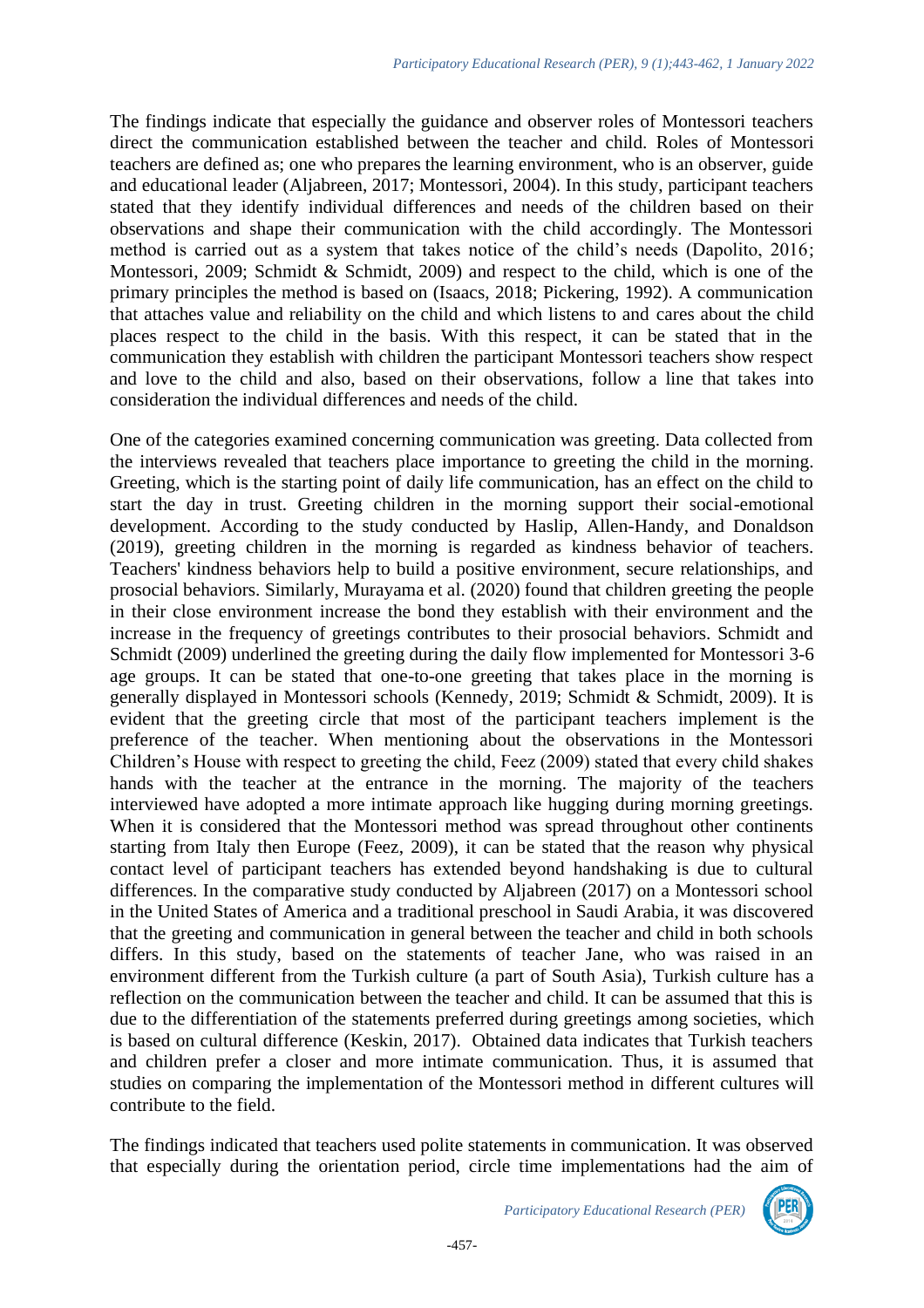making rules of politeness and manners a habit for children. Teachers, who are role model by using polite statements in communication, stated that; they adopt a polite approach through body language, voice tone, gesture and facial expressions. Preferring grace and courtesy in communication constitutes a model for children in school environments where social learning takes place. In the Montessori method, grace and courtesy implementations are integrated within education and presented to the child and are applied constantly (Montessori, 2009; Sackett, 2015).

According to the findings of this study, participant teachers collaborate with the children while setting classroom rules. Teachers conducting implementations on democratic rule making, include the child in identifying classroom rules and enable the child to collaborate with the teacher. Guiding children to act in a self-disciplined manner is underlined in the Montessori method (Edwards, 2002). The Montessori approach stresses developing selfdiscipline rather than externally controlling the child. Therefore, ensuring peace and compromise in practice within the classroom is possible by including the child in the rule making process and the child adapting to these rules (Duckworth, 2008).

Results showed that teachers provided collaboration with the child through materials during learning. The Montessori method, which is child-centered, progresses through the support given from the guide teacher and environment to the child (Baynham, 2016). Lillard (2018) stated that regulations that are based on collaboration in learning will contribute to the learning of the child. One of the parts of these regulations is, for the children to shape their own success, the Montessori teacher preparing the environment by presenting stimuli according to the critical periods and by taking the children's interest (Schmidt & Schmidt, 2009). Thus, ensuring teacher and child collaboration during learning takes place when the prepared environment appeals to the child both developmentally and individually and when the child shapes his self-learning. In summary, prepared environment and the guidance provided by the teacher to the child constitute collaboration.

Participant teachers of this study emphasized the support children get from their elder peers and the responsibilities children undertake in the classroom and the monitoring process of these. Wana (2010) states that in Montessori environments children learn to take responsibility and as a result of this responsibility, they learn to respect the environment and others. Developing behaviors by learning from imitation increases in the Montessori environment implemented through mixed-aged groups (Lillard, 2018). Elder children serve as a model by helping younger children; younger children take elders as an example. It can be stated that teacher emphasis on the support they get from the peers of the children when establishing child collaboration is in line with the literature.

One of the outstanding issues concerning the difficulties that Montessori teachers encounter in child communication and collaboration is teacher approaches in cases of conflict and disagreement. The participants stated that in cases of conflict and disagreement they firstly observe the situation and do not interfere, but when it is required to interfere they display an attitude of listening to both sides and being fair. It can be asserted that this attitude is parallel with the behavior underlined in the Montessori education of sustaining the human dignity of both children in cases of conflict (Duckworth, 2008).

According to teacher statements in general, it is evident that they prefer a positive and constructive language when approaching the child. It is known that Maria Montessori attaches importance on peace education. The effectiveness of peace education is related to the teachers

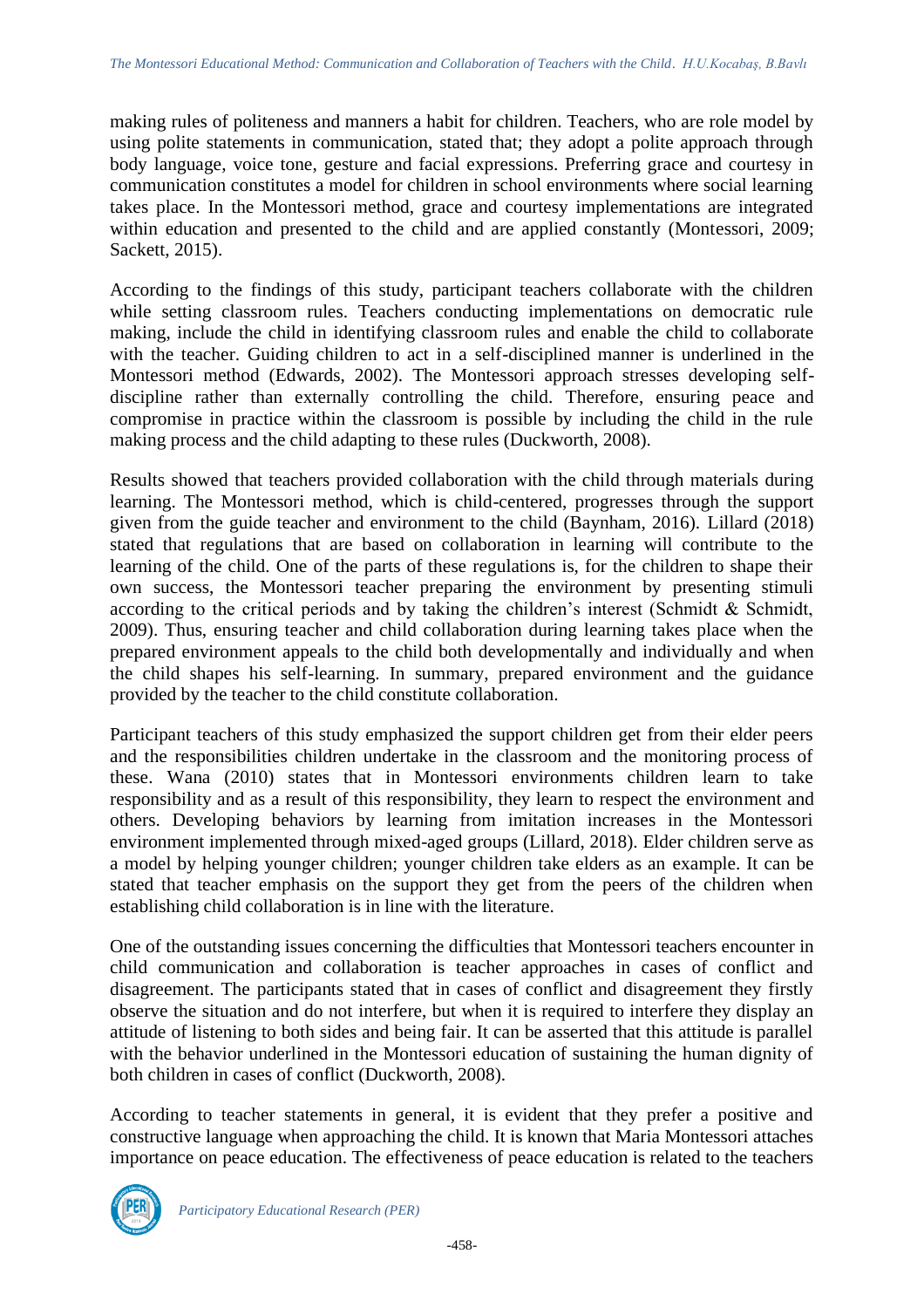and administrators being a role model (Duckworth, 2008). With respect to ensuring a peaceful atmosphere in the classroom, various teachers stated that sanctions were applied on children who insisted on displaying unwanted behaviors. Sanctions were referred to as deprivation of various rights as a result of the child failing to sustain his responsibility. According to the related literature, the responsibility of free movement given to the child can be taken back as a result of the child misusing his freedom (Lillard, 2007). When practices of participant teachers are considered, it is clear that the situation that the child is deprived of is when the desired stimulus is taken away from the environment, in other words, type two punishment. This implementation refers to a change from progressive philosophy towards a behavioral approach. A similar change can be observed in orientation process when setting the rules. Based on teacher expressions stating they make many warnings about applying rules, it can be stated that there is a change from learner-centered approach towards a teachercentered approach. It was emphasized that teachers, who provided guidance about adapting to rules at the beginning, constantly made reminding and warnings to the children so that they will embrace the rules. When the related literature is considered, it is evident that strictly applying the rules in the Montessori environment can have a restrictive effect on children achieving their potentials (Mietzitis, 1971). With this respect, it can be stated that the reason why teachers underline rules can be due to the fact that the process of the Montessori method is based on the application of various rules. Therefore, further research might examine the Montessori method, which provides the child freedom within limits, based on the characteristics and operation of the rules could be.

It was identified that one of the difficulties Montessori teachers face concerning child communication and collaboration is encountering administrative pressure when selecting the subjects presented in the circle. The fact that the circle time activities for specific subjects leads to a case of avoiding the individual differences and needs of the children. Based on this, it is necessary for schools, which adopted the Montessori philosophy, to embrace the same philosophy in their administrative structure. According to Chisnall's (2011) study, it was found that teachers encounter conflict and resistance when their administration and team friends misunderstand the Montessori philosophy. Future studies can examine the administrative drawbacks that Montessori teachers face in implementing the Montessori method.

Concerning communication and collaboration with the child, the crowded number of children was an issue that Montessori teachers had to deal with. Teachers had difficulty managing time to communicate and collaborate with the children during the uninterrupted work cycle because they communicated with the children most of the time individually. In other studies, the large number of children in Montessori learning environments was also reported as a challenge Montessori teachers cope with (Aksoy, 2020; Sak, 2014).

In conclusion, in this phenomenological study, child communication and collaboration established with Montessori teachers was examined according to the teachers' perspective and contributing to the teachers and researchers working in this field was aimed at. This study is limited with the experiences of 12 Montessori teachers in Turkey. Obtained data were examined according to the communication and collaboration between only the teacher and child. When the literature is considered, it is clear that there are few studies that directly examine the communication and collaboration between the child and teacher. Further studies on this subject, would be worthwhile to use different research methods and techniques and also to examine the comprehensive sub-titles one-by-one and in detail.

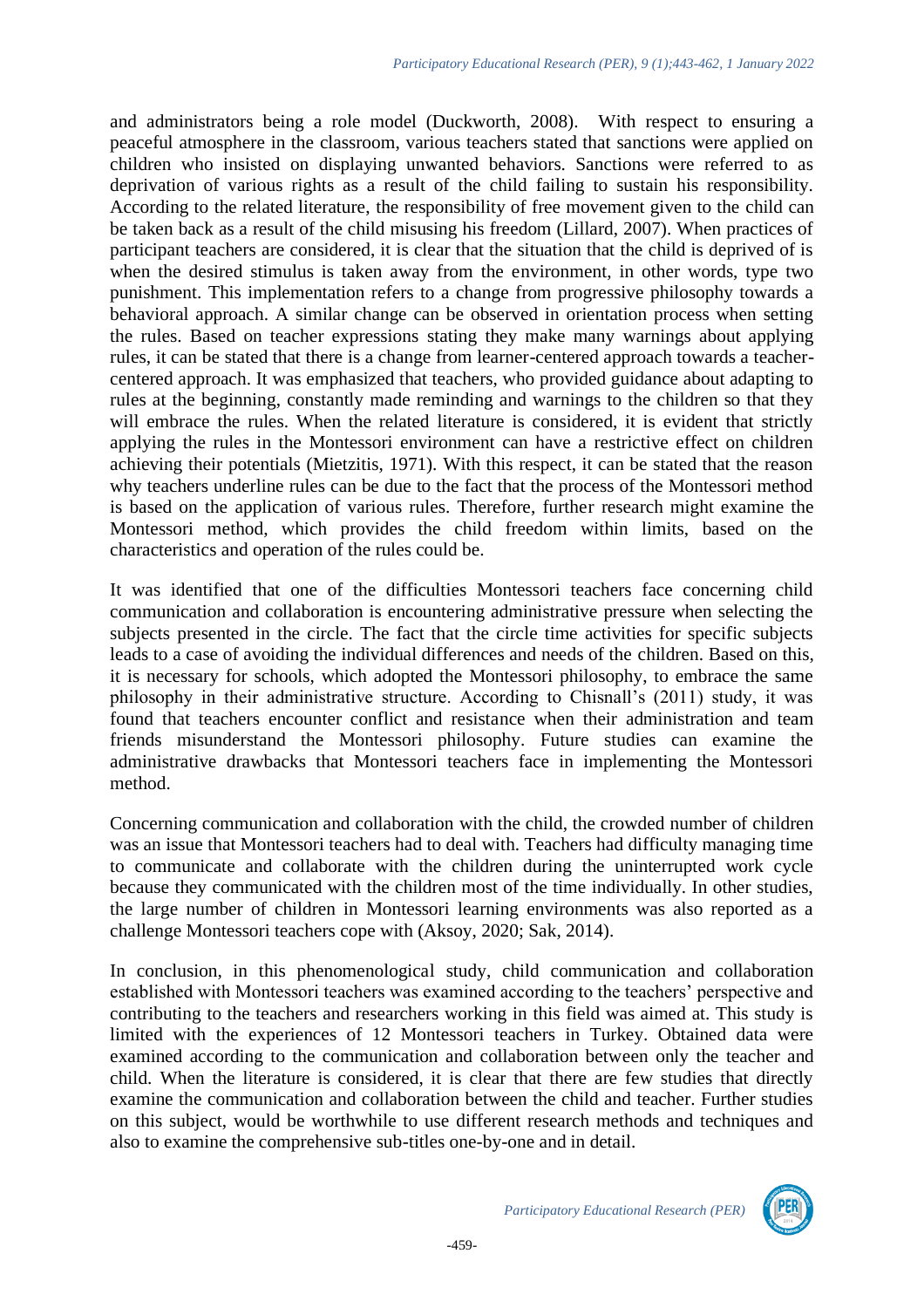### **References**

- Aksoy, P. (2020) Montessori yaklaşımının uygulandığı sınıflarda görev yapan okul öncesi öğretmenlerinin Montessori yaklaşımının "farklı, güçlü ve zorlayıcı yanları" na ilişkin görüşleri: Amerika ve Türkiye örneği [The views of the preschool teachers working at classes where Montessori approach is applied on the "different, strong and challenging" sides of the Montessori approach: the case of America and Turkey]. *Eurasian Journal of Social and Economic Research, 7*(10), 278-309.
- Aljabreen, H. (2017*). A comparative multi-case study of teacher roles in US Montessori preschool and Saudi public preschool* (Doctoral dissertation, Kent State University).
- American Montessori Society (2021). 5 core components of Montessori education. Retrieved from: [https://amshq.org/About-Montessori/What-Is-Montessori/Core-Components-of-](https://amshq.org/About-Montessori/What-Is-Montessori/Core-Components-of-Montessori)[Montessori](https://amshq.org/About-Montessori/What-Is-Montessori/Core-Components-of-Montessori)
- Baynham, H. J. (2016). *Çocuğun ayak izinden [Tracing the footprint of the child].* İstanbul: Optimist Yayınları.
- Bărbieru, I. T. (2016). The role of the educator in a Montessori classroom. *Revista Românească pentru Educaţie Multidimensională*, *8*(1), 107-123.
- Berg, B. L., & Lune, H. (2019*). Sosyal bilimlerde nitel araştırma yöntemleri [Qualitative research methods for the social sciences].* Konya: Eğitim Yayınevi.
- Berg, B. L. (2004). Methods for the social sciences. *Qualitative Research Methods for the Social Sciences. Boston: Pearson Education*, 191.
- Brock, Jessica S. (2017). The effects of music and visual cues on transition time in a multiaged 3-5 year old Montessori classroom. Retrieved from Sophia, the St. Catherine University repository website:<https://sophia.stkate.edu/maed/211>
- Chamberlain, B. (2009). Phenomenology: A qualitative method. *Clinical Nurse Specialist*, 23(2), 52-53.
- Chisnall, N. (2011). *Montessori education in Aotearoa-New Zealand: A framework for peace and social justice* (Doctoral dissertation, Auckland University of Technology).
- Converse, M. (2012). Philosophy of phenomenology: How understanding aids research. *Nurse researcher*, 20(1), 28-32.
- Creswell, J.W. (2012). *Qualitative inquiry and research design: Choosing among five traditions.* California: Sage Publications.
- Dapolito, A. F. (2016). *Implementation of self-regulation and conflict resolution strategies through conscious discipline in an early childhood classroom*. Retrieved from Sophia, the St. Catherine University repository website:<https://sophia.stkate.edu/maed/154>
- Dereli, E. (2017). Montessori eğitim programinin çocuklarin psikososyal gelişimlerine ve sosyal problem çözme becerilerine etkisinin incelenmesi [Investigation of the effects of the Montessori educational program on children's psychosocial development and the social problem solving skills]. *Ahi Evran University Journal of Kırşehir Education Faculty*, *18*(2), 135-153.
- Duckworth, C. (2008). Maria Montessori and peace education. *Encyclopedia of peace education*, 33-37.
- Duckworth, C. (2006). Teaching peace: a dialogue on the Montessori method. *Journal of peace education*, 3(1), 39-53.
- Edwards, C. P. (2002). Three approaches from Europe: Waldorf, Montessori, and Reggio Emilia. *Early Childhood Research & Practice,* 4(1), 1-16.
- Ender, D., & Ozcan, D. (2019). Self-efficacy perceptions of teachers on using the Montessori method in special education in North Cyprus. *Cypriot Journal of Educational Sciences*, *14*(4), 652-660.



*Participatory Educational Research (PER)*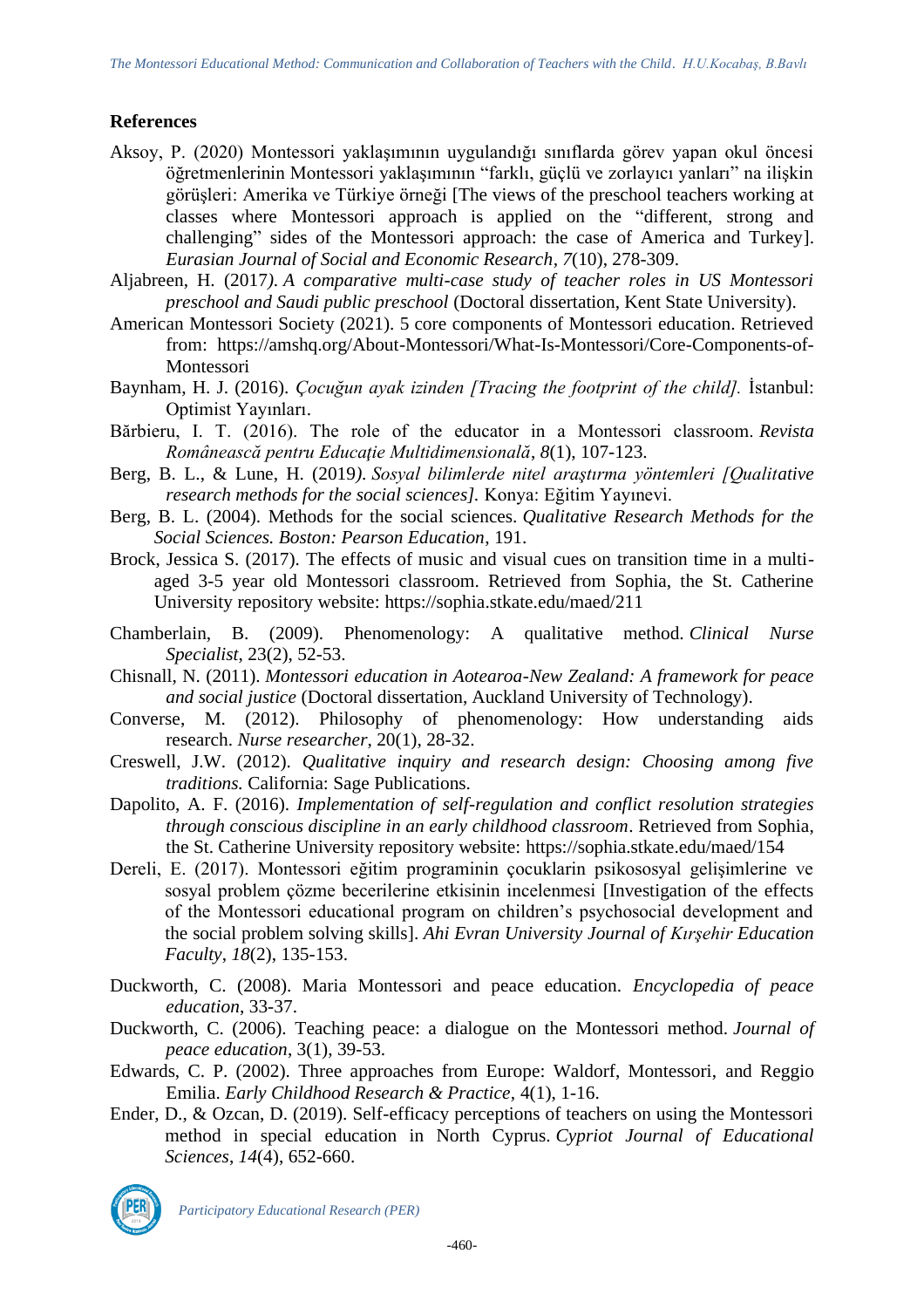- Estes, A. (2018). *Perceptions of adult-child collaboration in toddler environments in a midwestern Montessori School (Unpublished Doctoral Thesis)*. Hamline University, School of Education.
- Feez, S. (2009). *Montessori and early childhood: A guide for students*. London: Sage Publications.
- Firdaus, I. (2018). The application of Montessori method to a child's development in English reading and writing skills (case study). *Pujangga*, *3*(2), 144-179.
- Flynn, T. M. (1991). Development of social, personal and cognitive skills of preschool children in Montessori and traditional preschool programs. *Early Child Development and Care*, 72(1), 117-124, doi: [10.1080/0300443910720111](https://doi.org/10.1080/0300443910720111)
- Fraenkel, J. R., Wallen, N. E., & Hyun, H. H. (2011). *How to design and evaluate research in education.* New York: McGraw-Hill Humanities/Social Sciences/Language.
- Greene, P. K. (2005). Dear Maria Montessori. *Kappa Delta Pi Record*, 41(4), 164-166, doi: 10.1080/00228958.2005.10532064
- Harris, I. M. (1995). Teachers' response to conflict in selected Milwaukee Schools. Retrieved from<https://files.eric.ed.gov/fulltext/ED393855.pdf>
- Haslip, M. J., Allen-Handy, A., & Donaldson, L. (2019). How do children and teachers demonstrate love, kindness and forgiveness? Findings from an early childhood strengthspotting intervention. *Early Childhood Education Journal, 47*(5), 531-547. doi: 10.1007/s10643-019-00951-7
- Hiles, E. (2018). Parents' reasons for sending their child to Montessori schools. *Journal of Montessori Research*, *4*(1), 1-13.
- Isaacs, B. (2018). *Understanding the Montessori approach: Early years education in practice.* Abingdon: Routledge
- Keskin, A. (2017). Türk kültüründe "selamlaşma" ve "vedalaşma" hakkında genel bir değerlendirme [A general assessment about "greeting" and "saying good bye" in Turkish culture]. *TURKISH WORLD, Journal of Language and Literature*, (43), 125- 146.
- Kusumawardani, L., Nani, D., & Sulistiani, S. (2020). Improving gross motor skill development through the Montessori method in children aged 3-5 years. *Sri Lanka Journal of Child Health*, *49*(4), 347-352.
- Lillard, A. S. (2018). *Montessori. Dehanın Ardındaki Bilim [The science behind the genius].* İstanbul: Kaknüs Yayınları.
- Lillard, A. S. (2007). *Montessori. The science behind the genius*. New York: Oxford University Press.
- Lillard, A. S. (2013*). Playful learning and Montessori education*. NAMTA Journal, 38(2), 137-174.
- Lillard, A. S. (2012). Preschool children's development in classic Montessori, supplemented Montessori, and conventional programs. *Journal of School Psychology*, 50(3), 379- 401, doi: [10.1016/j.jsp.2012.01.001](https://doi.org/10.1016/j.jsp.2012.01.001)
- Lillard, A. S., & McHugh, V. (2019). Authentic Montessori: The Dottoressa's view at the end of her life part I: the environment. *Journal of Montessori Research, 5*(1), 1-18.
- Merriam, S. B., & Tisdell, E. J. (2015). *Qualitative research: A guide to design and implementation*. San Francisco, CA: John Wiley & Sons.
- Miezitis, S. (1971). The Montessori method: Some recent research. *Interchange*, 2(2), 41-59.
- Miles, M. B., & Huberman, A. M. (1994). *Qualitative data analysis: An expanded sourcebook*. California: Sage Publication.
- Montessori, M. (2009). *The discovery of the child*. New York: Montessori-Pearson Company.